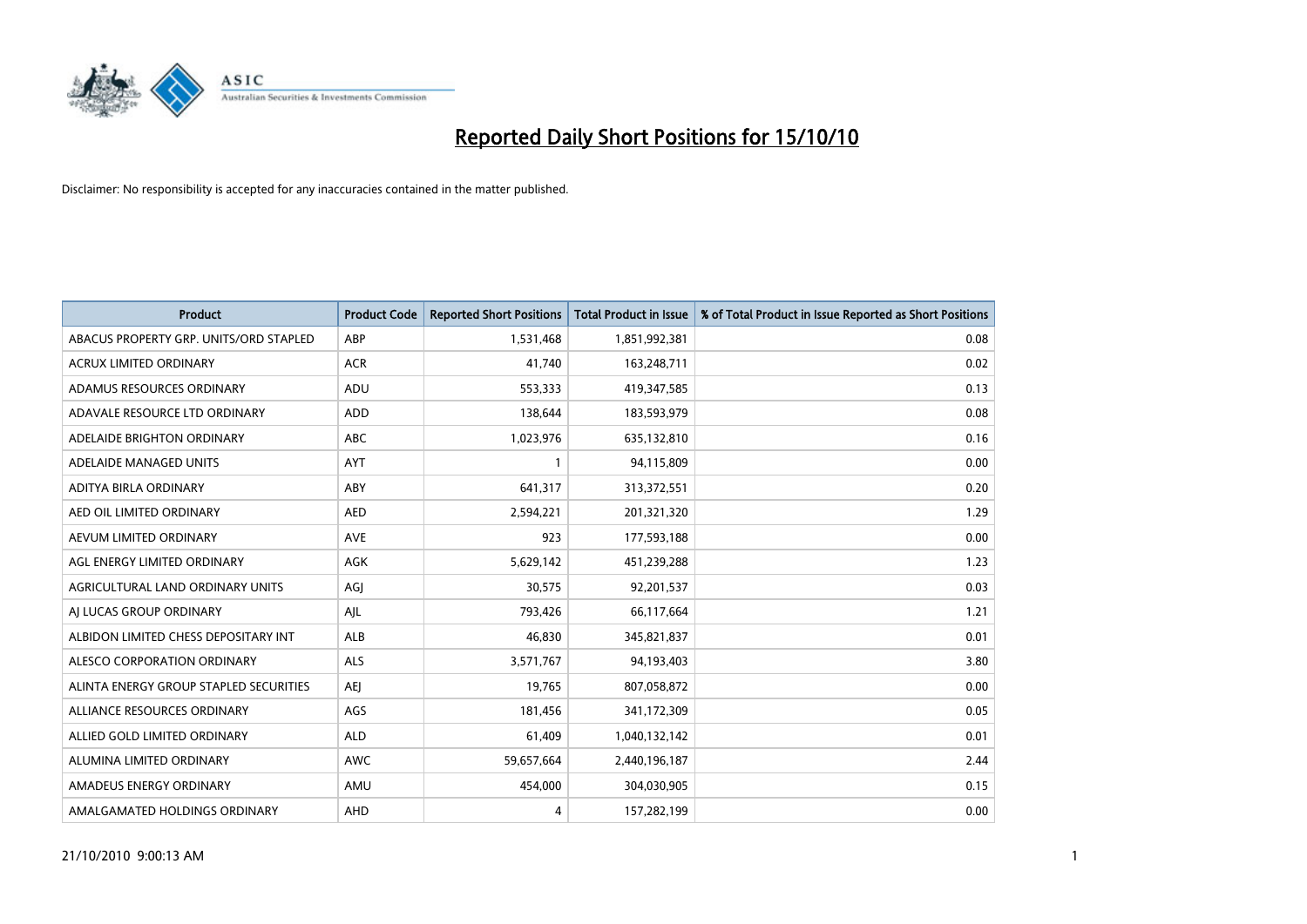

| <b>Product</b>                          | <b>Product Code</b> | <b>Reported Short Positions</b> | <b>Total Product in Issue</b> | % of Total Product in Issue Reported as Short Positions |
|-----------------------------------------|---------------------|---------------------------------|-------------------------------|---------------------------------------------------------|
| AMCOR LIMITED ORDINARY                  | <b>AMC</b>          | 1,260,252                       | 1,224,359,762                 | 0.08                                                    |
| AMP LIMITED ORDINARY                    | AMP                 | 22,942,029                      | 2,071,925,423                 | 1.04                                                    |
| AMPELLA MINING ORDINARY                 | <b>AMX</b>          | 28.097                          | 200,225,108                   | 0.01                                                    |
| ANDEAN RESOURCES LTD ORDINARY           | <b>AND</b>          | 124,146                         | 548,450,367                   | 0.02                                                    |
| ANSELL LIMITED ORDINARY                 | <b>ANN</b>          | 1,364,011                       | 132,894,402                   | 1.02                                                    |
| ANTARES ENERGY LTD ORDINARY             | <b>AZZ</b>          | 13,207                          | 299,333,110                   | 0.00                                                    |
| ANZ BANKING GRP LTD ORDINARY            | <b>ANZ</b>          | 7,826,235                       | 2,559,643,569                 | 0.29                                                    |
| APA GROUP STAPLED SECURITIES            | <b>APA</b>          | 5,164,838                       | 551,689,118                   | 0.95                                                    |
| APEX MINERALS NL ORDINARY               | <b>AXM</b>          | 885,146                         | 3,567,819,909                 | 0.02                                                    |
| APN EUROPEAN RETAIL UNITS STAPLED SEC.  | <b>AEZ</b>          | 11,832                          | 544,910,660                   | 0.00                                                    |
| APN NEWS & MEDIA ORDINARY               | <b>APN</b>          | 14,248,832                      | 606,084,019                   | 2.36                                                    |
| APOLLO GAS LIMITED ORDINARY             | <b>AZO</b>          | 71,180                          | 90,400,136                    | 0.08                                                    |
| AQUARIUS PLATINUM. ORDINARY             | <b>AQP</b>          | 7,866,186                       | 463,231,008                   | 1.69                                                    |
| AQUILA RESOURCES ORDINARY               | <b>AQA</b>          | 1,184,422                       | 322,862,186                   | 0.34                                                    |
| ARAFURA RESOURCE LTD ORDINARY           | <b>ARU</b>          | 1,542,612                       | 290,640,342                   | 0.53                                                    |
| ARDENT LEISURE GROUP STAPLED SECURITIES | AAD                 | 1,093,118                       | 312,836,274                   | 0.34                                                    |
| ARISTOCRAT LEISURE ORDINARY             | <b>ALL</b>          | 26,708,775                      | 533,983,910                   | 4.99                                                    |
| ASCIANO GROUP STAPLED SECURITIES        | <b>AIO</b>          | 19,886,039                      | 2,926,103,883                 | 0.68                                                    |
| ASG GROUP LIMITED ORDINARY              | <b>ASZ</b>          | 25,993                          | 151,836,046                   | 0.01                                                    |
| ASPEN GROUP ORD/UNITS STAPLED           | <b>APZ</b>          | 908.508                         | 583,934,711                   | 0.15                                                    |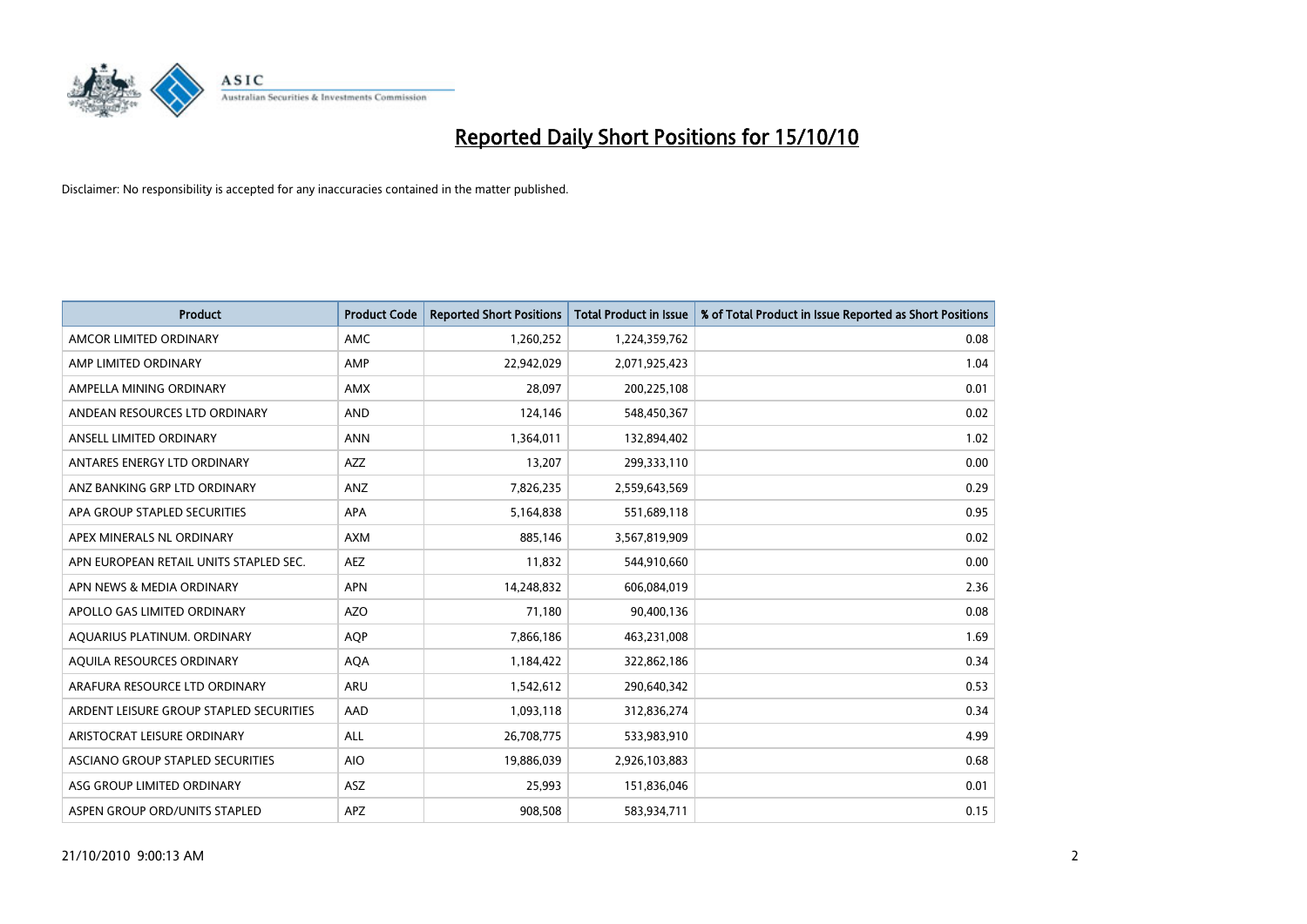

| <b>Product</b>                          | <b>Product Code</b> | <b>Reported Short Positions</b> | <b>Total Product in Issue</b> | % of Total Product in Issue Reported as Short Positions |
|-----------------------------------------|---------------------|---------------------------------|-------------------------------|---------------------------------------------------------|
| ASTRO JAP PROP GROUP STAPLED SECURITIES | AJA                 | 284,970                         | 508,212,161                   | 0.06                                                    |
| ASX LIMITED ORDINARY                    | <b>ASX</b>          | 3,664,736                       | 175,136,729                   | 2.06                                                    |
| ATLAS IRON LIMITED ORDINARY             | <b>AGO</b>          | 5,099,068                       | 540,009,119                   | 0.93                                                    |
| AUCKLAND INTERNATION ORDINARY           | AIA                 | 54                              | 1,310,392,831                 | 0.00                                                    |
| <b>AURORA OIL &amp; GAS ORDINARY</b>    | <b>AUT</b>          | 130,445                         | 278,365,342                   | 0.04                                                    |
| AUSDRILL LIMITED ORDINARY               | <b>ASL</b>          | 11,798                          | 261,820,159                   | 0.00                                                    |
| AUSENCO LIMITED ORDINARY                | <b>AAX</b>          | 5,128,836                       | 122,427,576                   | 4.20                                                    |
| AUSTAL LIMITED ORDINARY                 | ASB                 | 263,180                         | 188,069,638                   | 0.13                                                    |
| <b>AUSTAR UNITED ORDINARY</b>           | <b>AUN</b>          | 19,019,731                      | 1,271,329,063                 | 1.48                                                    |
| <b>AUSTBROKERS HOLDINGS ORDINARY</b>    | <b>AUB</b>          | $\overline{2}$                  | 52,736,987                    | 0.00                                                    |
| AUSTEREO GROUP LTD. ORDINARY            | <b>AEO</b>          | 29,692                          | 344,783,708                   | 0.01                                                    |
| AUSTIN ENGINEERING ORDINARY             | ANG                 | 9,634                           | 71,314,403                    | 0.01                                                    |
| AUSTRALAND PROPERTY STAPLED SECURITY    | <b>ALZ</b>          | 143,254                         | 576,837,197                   | 0.03                                                    |
| AUSTRALIAN AGRICULT. ORDINARY           | AAC                 | 4,404,497                       | 264,264,459                   | 1.65                                                    |
| <b>AUSTRALIAN EDUCATION UNITS</b>       | <b>AEU</b>          | 625,000                         | 134,973,383                   | 0.46                                                    |
| AUSTRALIAN INFRASTR, UNITS/ORDINARY     | <b>AIX</b>          | 186,468                         | 620,733,944                   | 0.02                                                    |
| AUSTRALIAN MINES LTD ORDINARY           | <b>AUZ</b>          | 1,400,000                       | 6,981,662,168                 | 0.02                                                    |
| AUSTRALIAN PHARM. ORDINARY              | API                 | 885,297                         | 488,115,883                   | 0.17                                                    |
| AVEXA LIMITED ORDINARY                  | <b>AVX</b>          | 243,657                         | 847,688,779                   | 0.03                                                    |
| AVOCA RESOURCES ORDINARY                | <b>AVO</b>          | 867,537                         | 302,379,660                   | 0.29                                                    |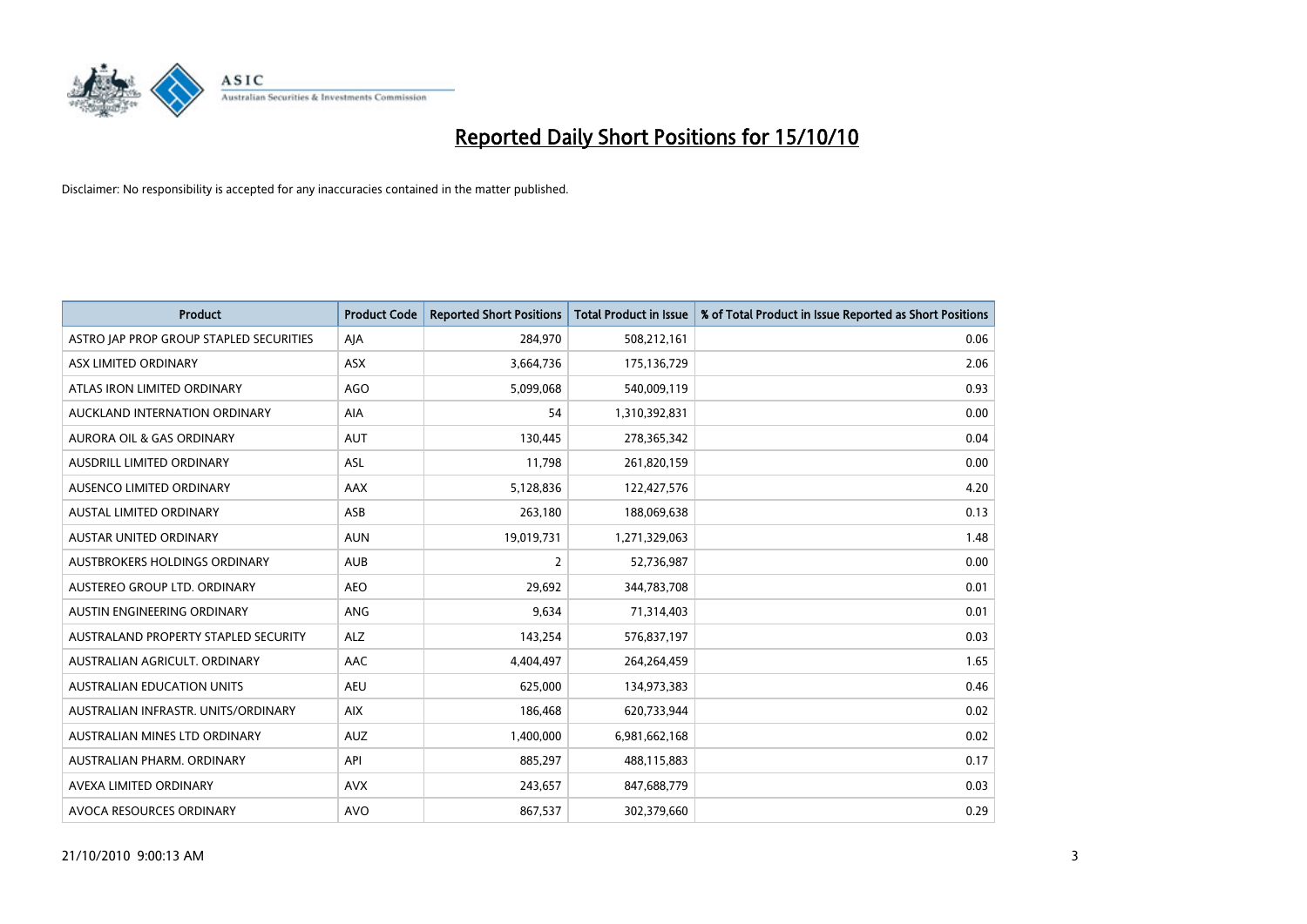

| <b>Product</b>                       | <b>Product Code</b> | <b>Reported Short Positions</b> | Total Product in Issue | % of Total Product in Issue Reported as Short Positions |
|--------------------------------------|---------------------|---------------------------------|------------------------|---------------------------------------------------------|
| AWB LIMITED ORDINARY                 | AWB                 | 2,564,020                       | 817,304,356            | 0.31                                                    |
| AWE LIMITED ORDINARY                 | AWE                 | 2,002,081                       | 521,871,941            | 0.39                                                    |
| AXA ASIA PACIFIC ORDINARY            | <b>AXA</b>          | 5,879,035                       | 2,067,095,545          | 0.28                                                    |
| BANK OF QUEENSLAND. ORDINARY         | <b>BOO</b>          | 2,476,845                       | 215,681,127            | 1.15                                                    |
| <b>BANNERMAN RESOURCES ORDINARY</b>  | <b>BMN</b>          | 278,579                         | 201,710,934            | 0.14                                                    |
| <b>BASS STRAIT OIL CO ORDINARY</b>   | <b>BAS</b>          | 1,482                           | 291,030,250            | 0.00                                                    |
| BATHURST RESOURCES ORDINARY          | <b>BTU</b>          | 4,144,932                       | 228,296,656            | 1.82                                                    |
| BAUXITE RESOURCE LTD ORDINARY        | <b>BAU</b>          | 44,797                          | 234,379,896            | 0.02                                                    |
| BEACH ENERGY LIMITED ORDINARY        | <b>BPT</b>          | 2,396,918                       | 1,098,548,140          | 0.21                                                    |
| BENDIGO AND ADELAIDE ORDINARY        | <b>BEN</b>          | 3,195,704                       | 357,550,269            | 0.91                                                    |
| BENDIGO MINING LTD ORDINARY          | <b>BDG</b>          | 6,709,326                       | 509,712,735            | 1.32                                                    |
| BERKELEY RESOURCES ORDINARY          | <b>BKY</b>          | 6,731                           | 137,632,135            | 0.00                                                    |
| <b>BHP BILLITON LIMITED ORDINARY</b> | <b>BHP</b>          | 23,233,458                      | 3,356,081,497          | 0.66                                                    |
| <b>BILLABONG ORDINARY</b>            | <b>BBG</b>          | 7,293,129                       | 253,122,552            | 2.85                                                    |
| <b>BIOTA HOLDINGS ORDINARY</b>       | <b>BTA</b>          | 1,686,933                       | 179,878,356            | 0.94                                                    |
| <b>BISALLOY STEEL ORDINARY</b>       | <b>BIS</b>          | 84,480                          | 216,455,965            | 0.04                                                    |
| BKI INVESTMENT LTD ORDINARY          | BKI                 | 508                             | 420,919,092            | 0.00                                                    |
| <b>BLACKTHORN RESOURCES ORDINARY</b> | <b>BTR</b>          | 35,848                          | 106,885,300            | 0.03                                                    |
| BLUESCOPE STEEL LTD ORDINARY         | <b>BSL</b>          | 22,334,740                      | 1,823,324,017          | 1.20                                                    |
| <b>BOART LONGYEAR ORDINARY</b>       | <b>BLY</b>          | 3.948.277                       | 461,163,412            | 0.85                                                    |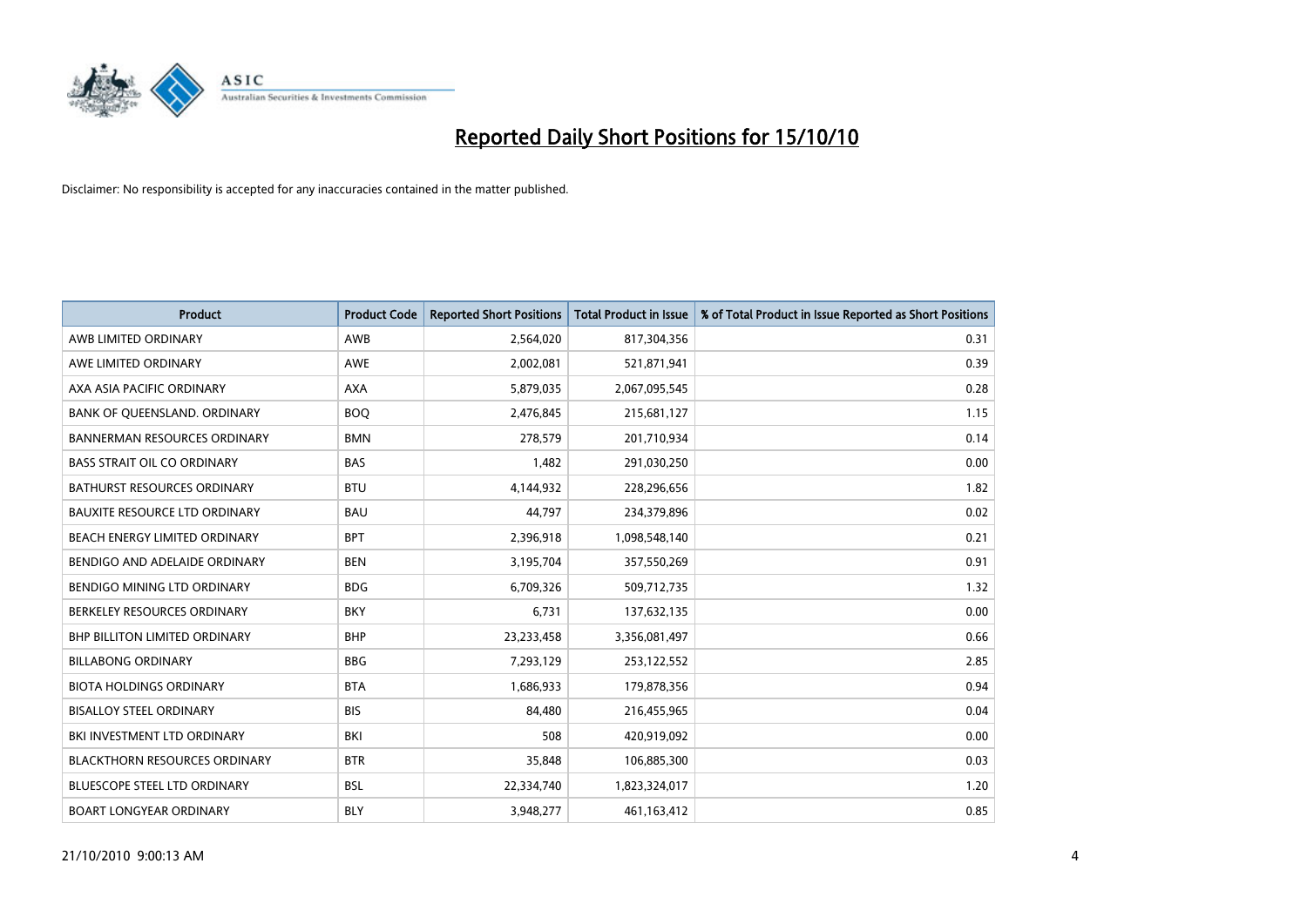

| <b>Product</b>                           | <b>Product Code</b> | <b>Reported Short Positions</b> | <b>Total Product in Issue</b> | % of Total Product in Issue Reported as Short Positions |
|------------------------------------------|---------------------|---------------------------------|-------------------------------|---------------------------------------------------------|
| <b>BOOM LOGISTICS ORDINARY</b>           | <b>BOL</b>          | 363.323                         | 460,795,156                   | 0.08                                                    |
| BORAL LIMITED. ORDINARY                  | <b>BLD</b>          | 21,855,505                      | 718,853,617                   | 3.04                                                    |
| BOTSWANA METALS LTD ORDINARY             | <b>BML</b>          | 7,000                           | 106,087,760                   | 0.01                                                    |
| <b>BOW ENERGY LIMITED ORDINARY</b>       | <b>BOW</b>          | 2,071,067                       | 280,607,187                   | 0.73                                                    |
| <b>BRADKEN LIMITED ORDINARY</b>          | <b>BKN</b>          | 667,682                         | 139,346,259                   | 0.47                                                    |
| <b>BRAMBLES LIMITED ORDINARY</b>         | <b>BXB</b>          | 11,082,918                      | 1,422,595,331                 | 0.74                                                    |
| <b>BREVILLE GROUP LTD ORDINARY</b>       | <b>BRG</b>          | 2,740                           | 129,515,322                   | 0.00                                                    |
| <b>BRICKWORKS LIMITED ORDINARY</b>       | <b>BKW</b>          | 30.734                          | 147,235,904                   | 0.02                                                    |
| <b>BROCKMAN RESOURCES ORDINARY</b>       | <b>BRM</b>          | 178,224                         | 141,688,151                   | 0.13                                                    |
| BT INVESTMENT MNGMNT ORDINARY            | <b>BTT</b>          | 543,614                         | 160,000,000                   | 0.34                                                    |
| <b>BUNNINGS WAREHOUSE ORDINARY UNITS</b> | <b>BWP</b>          | 554,467                         | 427,042,646                   | 0.13                                                    |
| <b>BURU ENERGY ORDINARY</b>              | <b>BRU</b>          | 171,612                         | 182,777,620                   | 0.09                                                    |
| CABCHARGE AUSTRALIA ORDINARY             | CAB                 | 1,818,517                       | 120,437,014                   | 1.51                                                    |
| CALTEX AUSTRALIA ORDINARY                | <b>CTX</b>          | 7,272,101                       | 270,000,000                   | 2.70                                                    |
| <b>CAMPBELL BROTHERS ORDINARY</b>        | <b>CPB</b>          | 879,809                         | 63,517,495                    | 1.39                                                    |
| CAPE LAMBERT RES LTD ORDINARY            | <b>CFE</b>          | 363,437                         | 593,166,467                   | 0.06                                                    |
| <b>CARBON ENERGY ORDINARY</b>            | <b>CNX</b>          | 542,515                         | 609,497,650                   | 0.08                                                    |
| <b>CARDNO LIMITED ORDINARY</b>           | CDD                 | 12,795                          | 105,599,600                   | 0.01                                                    |
| CARNARVON PETROLEUM ORDINARY             | <b>CVN</b>          | 2,111,676                       | 686,759,634                   | 0.30                                                    |
| CARNEGIE WAVE ENERGY ORDINARY            | <b>CWE</b>          | 83,000                          | 565,237,627                   | 0.01                                                    |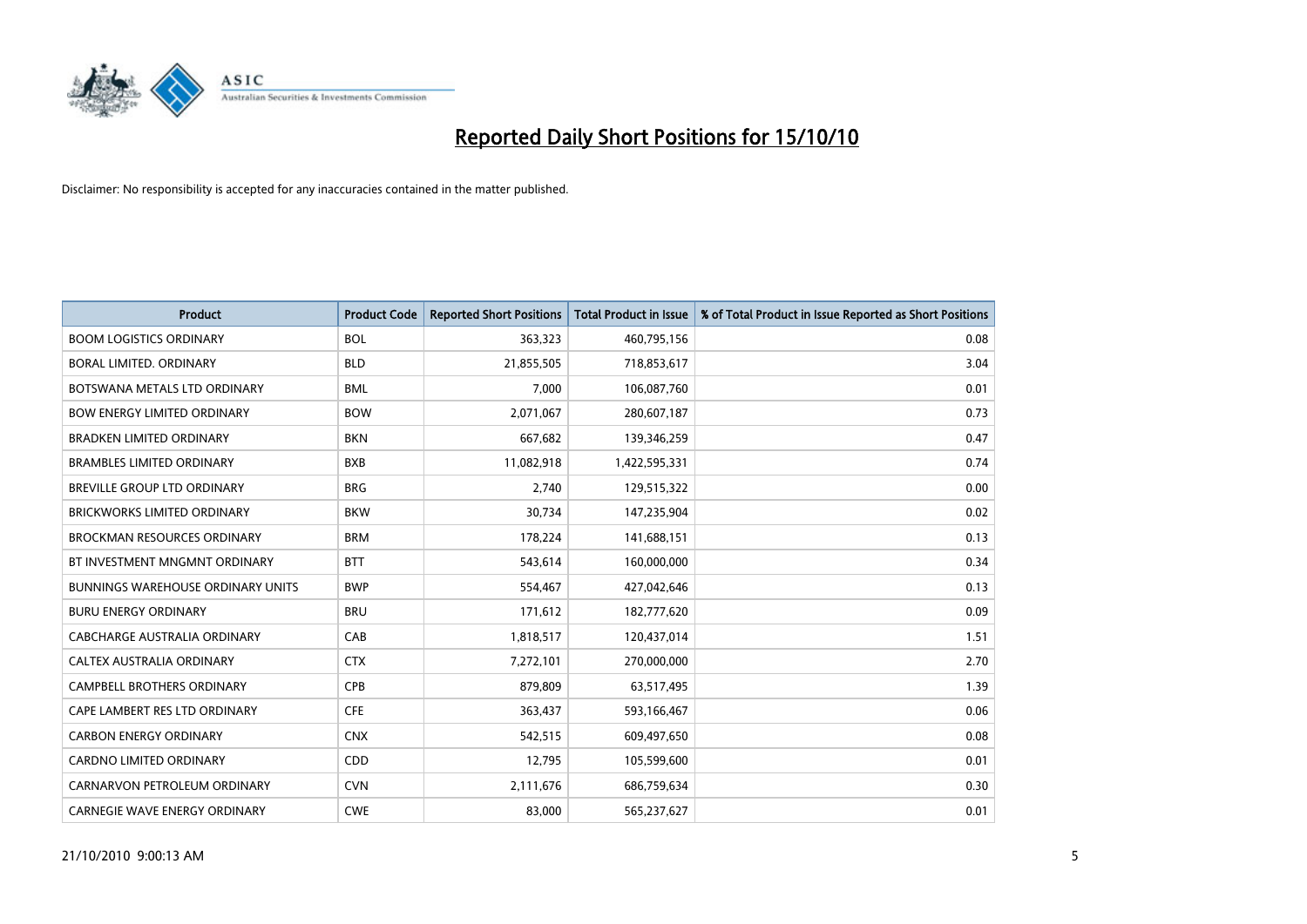

| <b>Product</b>                                | <b>Product Code</b> | <b>Reported Short Positions</b> | <b>Total Product in Issue</b> | % of Total Product in Issue Reported as Short Positions |
|-----------------------------------------------|---------------------|---------------------------------|-------------------------------|---------------------------------------------------------|
| <b>CARPATHIAN RESOURCES ORDINARY</b>          | <b>CPN</b>          | 75.000                          | 265,533,501                   | 0.03                                                    |
| CARPENTARIA EXP. LTD ORDINARY                 | CAP                 | 9,777                           | 94,071,301                    | 0.01                                                    |
| CARSALES.COM LTD ORDINARY                     | <b>CRZ</b>          | 1,488,077                       | 232,750,800                   | 0.63                                                    |
| CASH CONVERTERS ORD/DIV ACCESS                | CCV                 | 68,191                          | 379,761,025                   | 0.01                                                    |
| <b>CASPIAN OIL &amp; GAS ORDINARY</b>         | <b>CIG</b>          | 50,000                          | 1,331,500,513                 | 0.00                                                    |
| CATALPA RESOURCES ORDINARY                    | CAH                 | 148,170                         | 162,772,989                   | 0.09                                                    |
| <b>CEC GROUP LIMITED ORDINARY</b>             | <b>CEG</b>          | 1,750                           | 79,662,662                    | 0.00                                                    |
| <b>CELLNET GROUP ORDINARY</b>                 | <b>CLT</b>          | 1,342                           | 70,221,390                    | 0.00                                                    |
| <b>CENTENNIAL COAL ORDINARY</b>               | <b>CEY</b>          | 391,533                         | 395,126,381                   | 0.10                                                    |
| CENTRAL PETROLEUM ORDINARY                    | <b>CTP</b>          | 11,455                          | 982,297,842                   | 0.00                                                    |
| <b>CENTRO PROPERTIES UNITS/ORD STAPLED</b>    | <b>CNP</b>          | 69,692                          | 972,414,514                   | 0.00                                                    |
| <b>CENTRO RETAIL GROUP STAPLED SECURITIES</b> | <b>CER</b>          | 802,201                         | 2,286,399,424                 | 0.03                                                    |
| <b>CERAMIC FUEL CELLS ORDINARY</b>            | <b>CFU</b>          | 138,346                         | 1,195,446,166                 | 0.01                                                    |
| <b>CFS RETAIL PROPERTY UNITS</b>              | <b>CFX</b>          | 38,765,759                      | 2,820,392,571                 | 1.37                                                    |
| <b>CHALLENGER DIV.PRO. STAPLED UNITS</b>      | <b>CDI</b>          | 93.504                          | 913,426,007                   | 0.01                                                    |
| CHALLENGER F.S.G.LTD ORDINARY                 | CGF                 | 9,578,386                       | 502,653,232                   | 1.89                                                    |
| <b>CHALLENGER INFRAST, STAPLED UNITS</b>      | <b>CIF</b>          | 8,420                           | 316,223,785                   | 0.00                                                    |
| CHANDLER MACLEOD LTD ORDINARY                 | <b>CMG</b>          | 11,970                          | 422,031,685                   | 0.00                                                    |
| CHARTER HALL GROUP STAPLED US PROHIBIT.       | <b>CHC</b>          | 2,496,852                       | 1,225,365,088                 | 0.19                                                    |
| <b>CHARTER HALL OFFICE UNIT</b>               | COO                 | 467,495                         | 493,319,730                   | 0.10                                                    |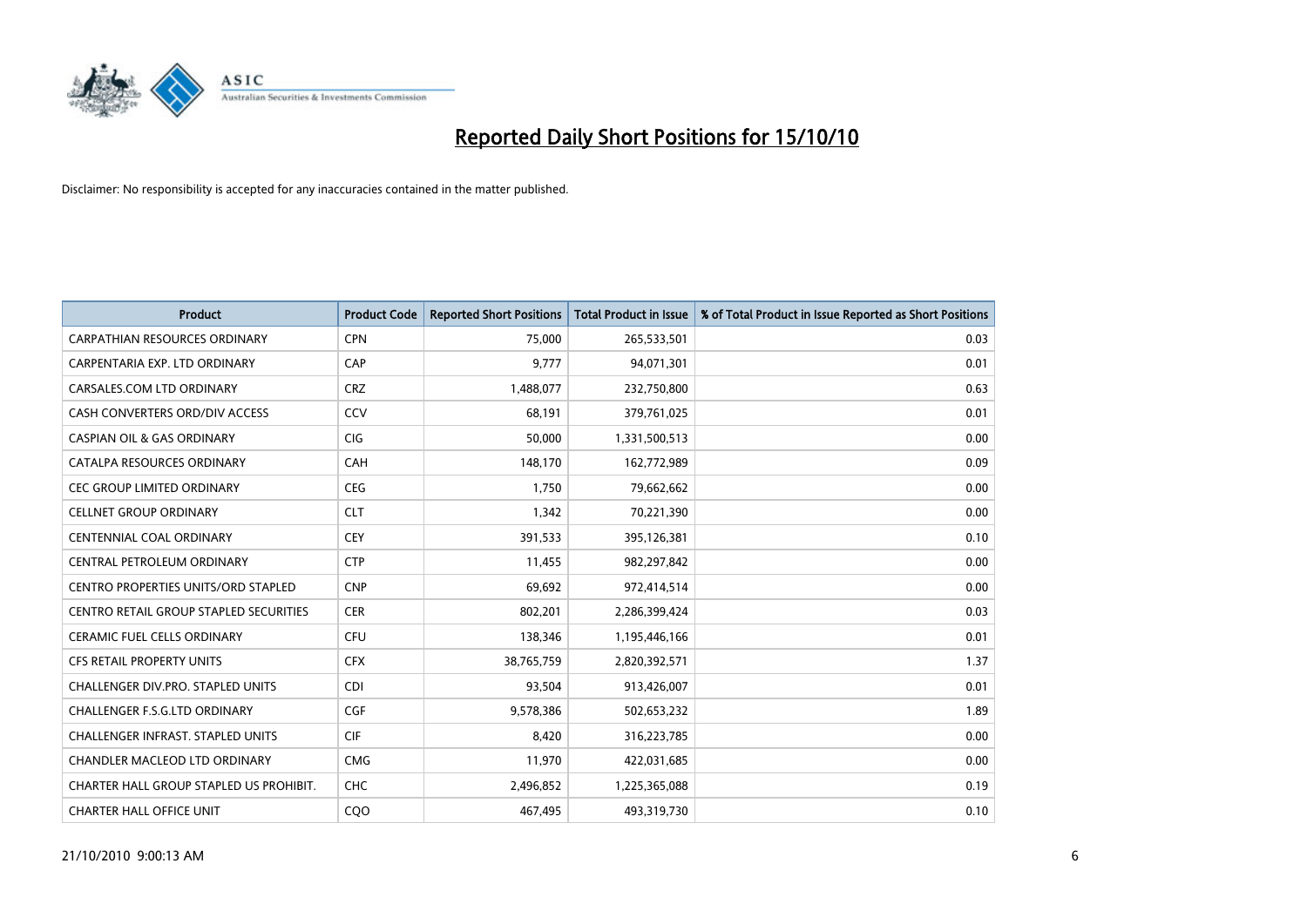

| <b>Product</b>                          | <b>Product Code</b> | <b>Reported Short Positions</b> | <b>Total Product in Issue</b> | % of Total Product in Issue Reported as Short Positions |
|-----------------------------------------|---------------------|---------------------------------|-------------------------------|---------------------------------------------------------|
| <b>CHARTER HALL RETAIL UNITS</b>        | <b>CQR</b>          | 231,929                         | 305,810,723                   | 0.08                                                    |
| CHEMGENEX PHARMACEUT ORDINARY           | <b>CXS</b>          | 221,509                         | 283,348,870                   | 0.08                                                    |
| <b>CITADEL RESOURCE GRP ORDINARY</b>    | CGG                 | 2,584,096                       | 2,367,460,116                 | 0.11                                                    |
| CITIGOLD CORP LTD ORDINARY              | <b>CTO</b>          | 2.098.686                       | 964,512,301                   | 0.22                                                    |
| CLINUVEL PHARMACEUT, ORDINARY           | <b>CUV</b>          | 41,277                          | 303,443,665                   | 0.01                                                    |
| <b>CLOUGH LIMITED ORDINARY</b>          | <b>CLO</b>          | 320,752                         | 771,906,269                   | 0.03                                                    |
| <b>COAL &amp; ALLIED ORDINARY</b>       | <b>CNA</b>          | 6.872                           | 86,584,735                    | 0.01                                                    |
| COAL OF AFRICA LTD ORDINARY             | <b>CZA</b>          | 946,820                         | 530,514,663                   | 0.18                                                    |
| <b>COALSPUR MINES LTD ORDINARY</b>      | <b>CPL</b>          | 247,902                         | 380,073,242                   | 0.06                                                    |
| COCA-COLA AMATIL ORDINARY               | <b>CCL</b>          | 6,336,409                       | 755,940,367                   | 0.83                                                    |
| COCHLEAR LIMITED ORDINARY               | COH                 | 880,285                         | 56,590,681                    | 1.56                                                    |
| <b>COCKATOO COAL ORDINARY</b>           | <b>COK</b>          | 1,446,231                       | 868,499,759                   | 0.17                                                    |
| <b>COEUR D'ALENE MINES. CDI 1:1</b>     | <b>CXC</b>          | 1.000                           | 3,834,109                     | 0.03                                                    |
| <b>COFFEY INTERNATIONAL ORDINARY</b>    | <b>COF</b>          | 20,869                          | 129,035,760                   | 0.01                                                    |
| COMMONWEALTH BANK, ORDINARY             | <b>CBA</b>          | 14,096,891                      | 1,548,882,074                 | 0.87                                                    |
| <b>COMMONWEALTH PROP ORDINARY UNITS</b> | <b>CPA</b>          | 16,354,508                      | 2,012,803,230                 | 0.82                                                    |
| <b>COMPASS RESOURCES ORDINARY</b>       | <b>CMR</b>          | 101,480                         | 147,402,920                   | 0.07                                                    |
| <b>COMPUTERSHARE LTD ORDINARY</b>       | <b>CPU</b>          | 3,842,251                       | 555,664,059                   | 0.69                                                    |
| <b>CONNECTEAST GROUP STAPLED</b>        | <b>CEU</b>          | 32,320,892                      | 3,940,145,951                 | 0.81                                                    |
| CONQUEST MINING ORDINARY                | CQT                 | 743,111                         | 424,053,225                   | 0.18                                                    |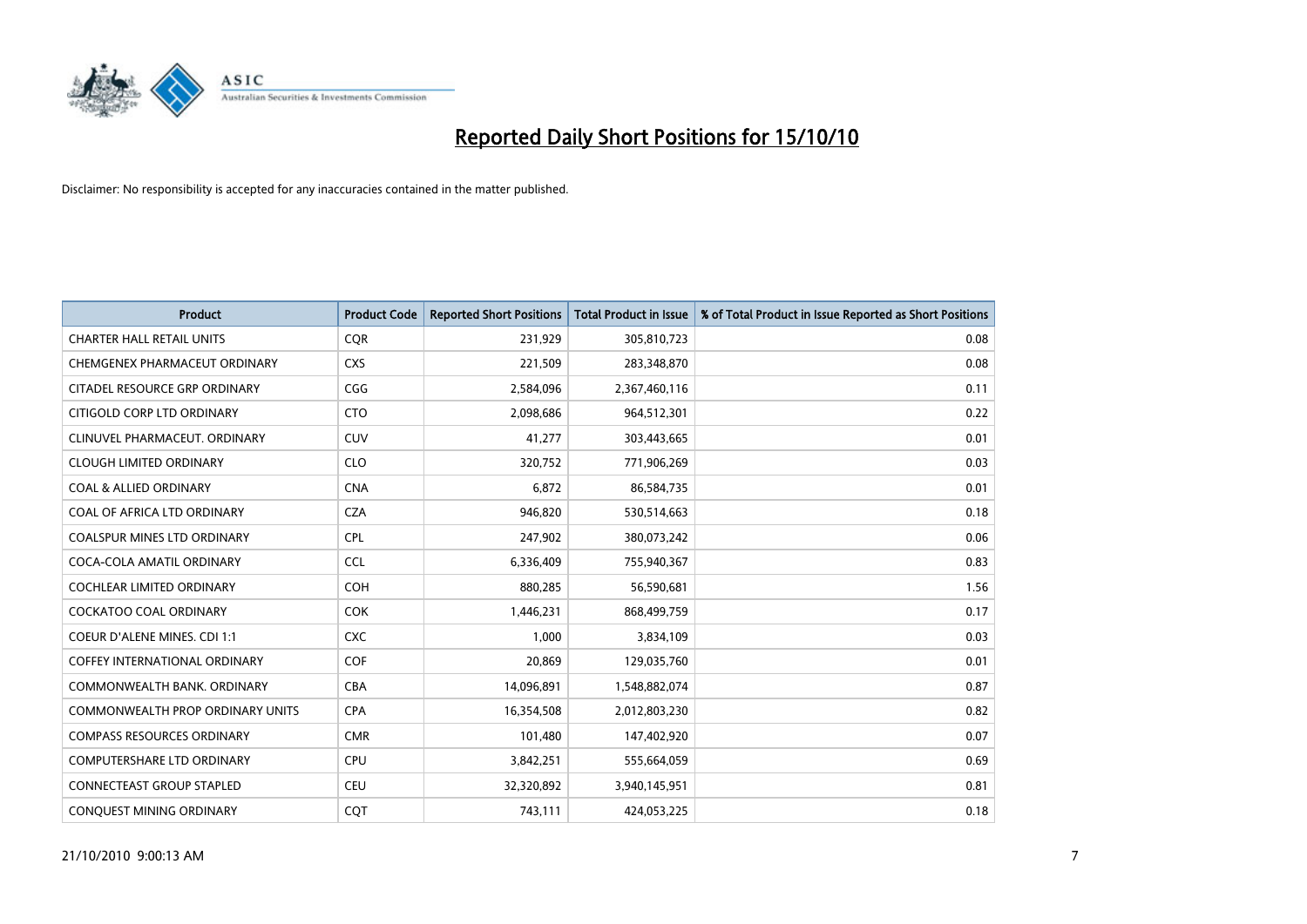

| <b>Product</b>                           | <b>Product Code</b> | <b>Reported Short Positions</b> | Total Product in Issue | % of Total Product in Issue Reported as Short Positions |
|------------------------------------------|---------------------|---------------------------------|------------------------|---------------------------------------------------------|
| CONSOLIDATED MEDIA, ORDINARY             | CMJ                 | 4,025,290                       | 577,145,934            | 0.69                                                    |
| CONTANGO MICROCAP ORDINARY               | <b>CTN</b>          | 7,500                           | 151,458,972            | 0.00                                                    |
| <b>COOPER ENERGY LTD ORDINARY</b>        | <b>COE</b>          | 81,612                          | 292,576,001            | 0.03                                                    |
| COPPER STRIKE LTD ORDINARY               | <b>CSE</b>          | 714                             | 129,455,571            | 0.00                                                    |
| <b>COUNT FINANCIAL ORDINARY</b>          | COU                 | 1,382,550                       | 261,968,742            | 0.53                                                    |
| <b>CRANE GROUP LIMITED ORDINARY</b>      | <b>CRG</b>          | 3,756,486                       | 79,110,667             | 4.74                                                    |
| <b>CROMWELL GROUP STAPLED SECURITIES</b> | <b>CMW</b>          | 144,929                         | 903,987,367            | 0.02                                                    |
| <b>CROWN LIMITED ORDINARY</b>            | <b>CWN</b>          | 5,241,427                       | 754,131,800            | 0.67                                                    |
| <b>CSG LIMITED ORDINARY</b>              | CSV                 | 501,262                         | 244,320,695            | 0.19                                                    |
| <b>CSL LIMITED ORDINARY</b>              | <b>CSL</b>          | 7,292,934                       | 549,975,700            | 1.32                                                    |
| CSR LIMITED ORDINARY                     | <b>CSR</b>          | 2,931,702                       | 1,517,907,314          | 0.18                                                    |
| <b>CUDECO LIMITED ORDINARY</b>           | CDU                 | 499,537                         | 145,412,643            | 0.34                                                    |
| <b>CUSTOMERS LIMITED ORDINARY</b>        | CUS                 | 55,995                          | 134,999,097            | 0.04                                                    |
| DART ENERGY LTD ORDINARY                 | <b>DTE</b>          | 1,389,859                       | 419,748,184            | 0.32                                                    |
| DAVID JONES LIMITED ORDINARY             | <b>DJS</b>          | 17,155,435                      | 510,945,759            | 3.36                                                    |
| DECMIL GROUP LIMITED ORDINARY            | <b>DCG</b>          | 24,838                          | 123,804,568            | 0.02                                                    |
| DEEP YELLOW LIMITED ORDINARY             | <b>DYL</b>          | 45,134                          | 1,125,814,458          | 0.00                                                    |
| DEVINE LIMITED ORDINARY                  | <b>DVN</b>          | 1,000                           | 634,918,223            | 0.00                                                    |
| DEXUS PROPERTY GROUP STAPLED UNITS       | <b>DXS</b>          | 17,269,678                      | 4,839,024,176          | 0.36                                                    |
| DISCOVERY METALS LTD ORDINARY            | <b>DML</b>          | 201,207                         | 302,202,585            | 0.07                                                    |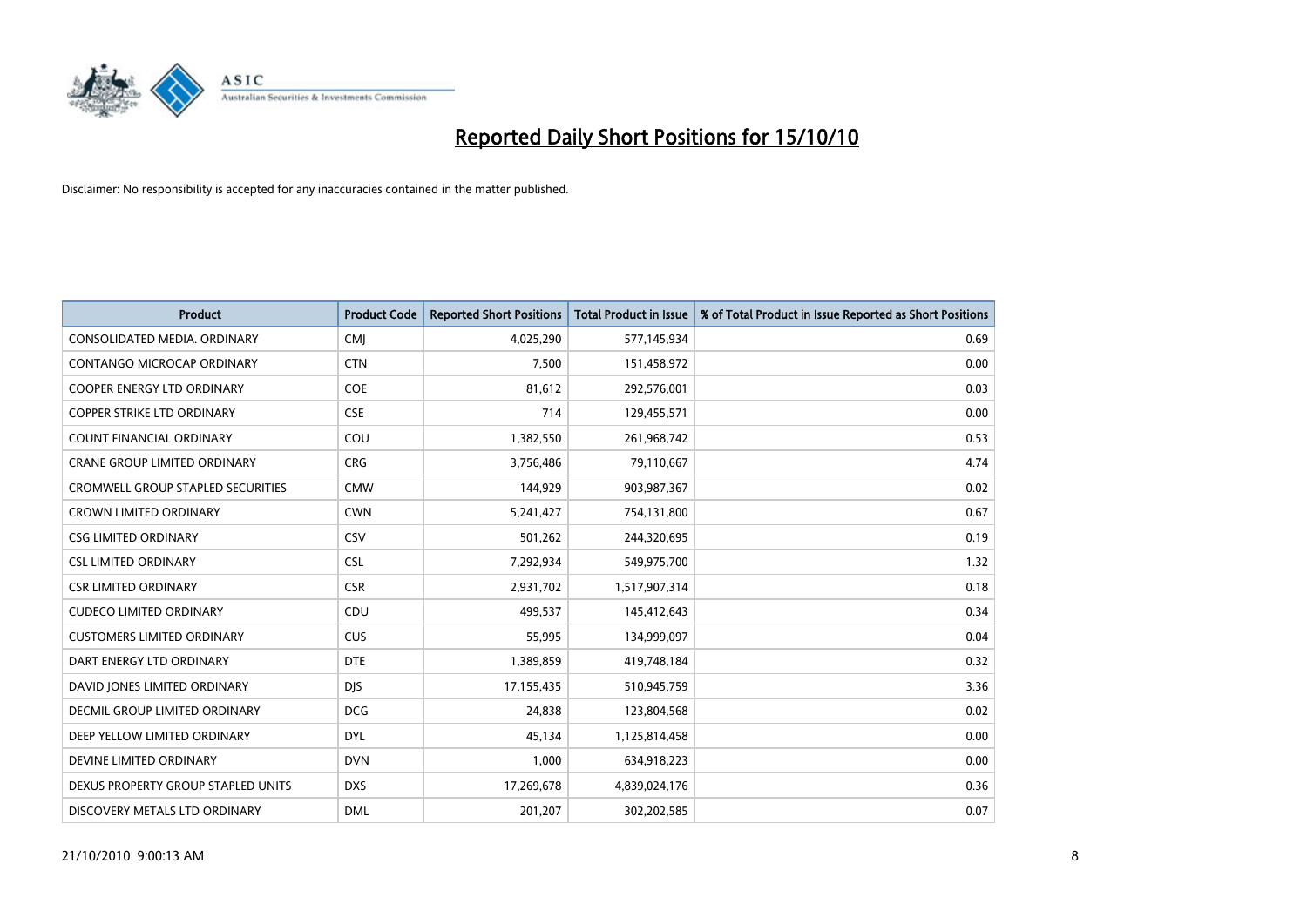

| <b>Product</b>                            | <b>Product Code</b> | <b>Reported Short Positions</b> | <b>Total Product in Issue</b> | % of Total Product in Issue Reported as Short Positions |
|-------------------------------------------|---------------------|---------------------------------|-------------------------------|---------------------------------------------------------|
| <b>DOMINION MINING ORDINARY</b>           | <b>DOM</b>          | 380.969                         | 103,520,259                   | 0.36                                                    |
| DOMINO PIZZA ENTERPR ORDINARY             | <b>DMP</b>          | 3                               | 68,407,674                    | 0.00                                                    |
| DOWNER EDI LIMITED ORDINARY               | <b>DOW</b>          | 1,751,390                       | 343,178,483                   | 0.50                                                    |
| DUET GROUP STAPLED US PROHIBIT.           | <b>DUE</b>          | 367,837                         | 887,304,690                   | 0.04                                                    |
| DULUXGROUP LIMITED ORDINARY               | <b>DLX</b>          | 34,680                          | 366,992,120                   | 0.00                                                    |
| DYESOL LIMITED ORDINARY                   | <b>DYE</b>          | 2,000                           | 143,325,847                   | 0.00                                                    |
| <b>EASTERN STAR GAS ORDINARY</b>          | ESG                 | 2,819,653                       | 991,347,041                   | 0.27                                                    |
| EDT RETAIL TRUST UNITS                    | <b>EDT</b>          | 99.457                          | 4,700,290,868                 | 0.00                                                    |
| <b>ELDERS LIMITED ORDINARY</b>            | <b>ELD</b>          | 15,317,894                      | 448,598,480                   | 3.43                                                    |
| ELDORADO GOLD CORP CDI 1:1                | EAU                 | 18,590                          | 21,671,827                    | 0.08                                                    |
| ELIXIR PETROLEUM LTD ORDINARY             | <b>EXR</b>          | 324,400                         | 188,988,472                   | 0.17                                                    |
| <b>EMECO HOLDINGS ORDINARY</b>            | EHL                 | 1,055,567                       | 631,237,586                   | 0.16                                                    |
| <b>ENERGY RESOURCES ORDINARY 'A'</b>      | <b>ERA</b>          | 1,049,651                       | 190,737,934                   | 0.55                                                    |
| <b>ENERGY WORLD CORPOR, ORDINARY</b>      | <b>EWC</b>          | 7,313,399                       | 1,561,166,672                 | 0.45                                                    |
| <b>ENTEK ENERGY LTD ORDINARY</b>          | ETE                 | 489.903                         | 258,692,535                   | 0.19                                                    |
| <b>ENTELLECT SOLUTIONS ORDINARY</b>       | <b>ESN</b>          | 464,050                         | 1,740,334,200                 | 0.03                                                    |
| ENVESTRA LIMITED ORDINARY                 | <b>ENV</b>          | 1,504,456                       | 1,386,827,962                 | 0.11                                                    |
| EQUINOX MINERALS LTD CHESS DEPOSITARY INT | EQN                 | 2,172,042                       | 707,868,211                   | 0.29                                                    |
| <b>EVEREST FINANCIAL ORDINARY</b>         | EFG                 | 4,300                           | 251,442,316                   | 0.00                                                    |
| EXTRACT RESOURCES ORDINARY                | <b>EXT</b>          | 801,912                         | 243,302,298                   | 0.32                                                    |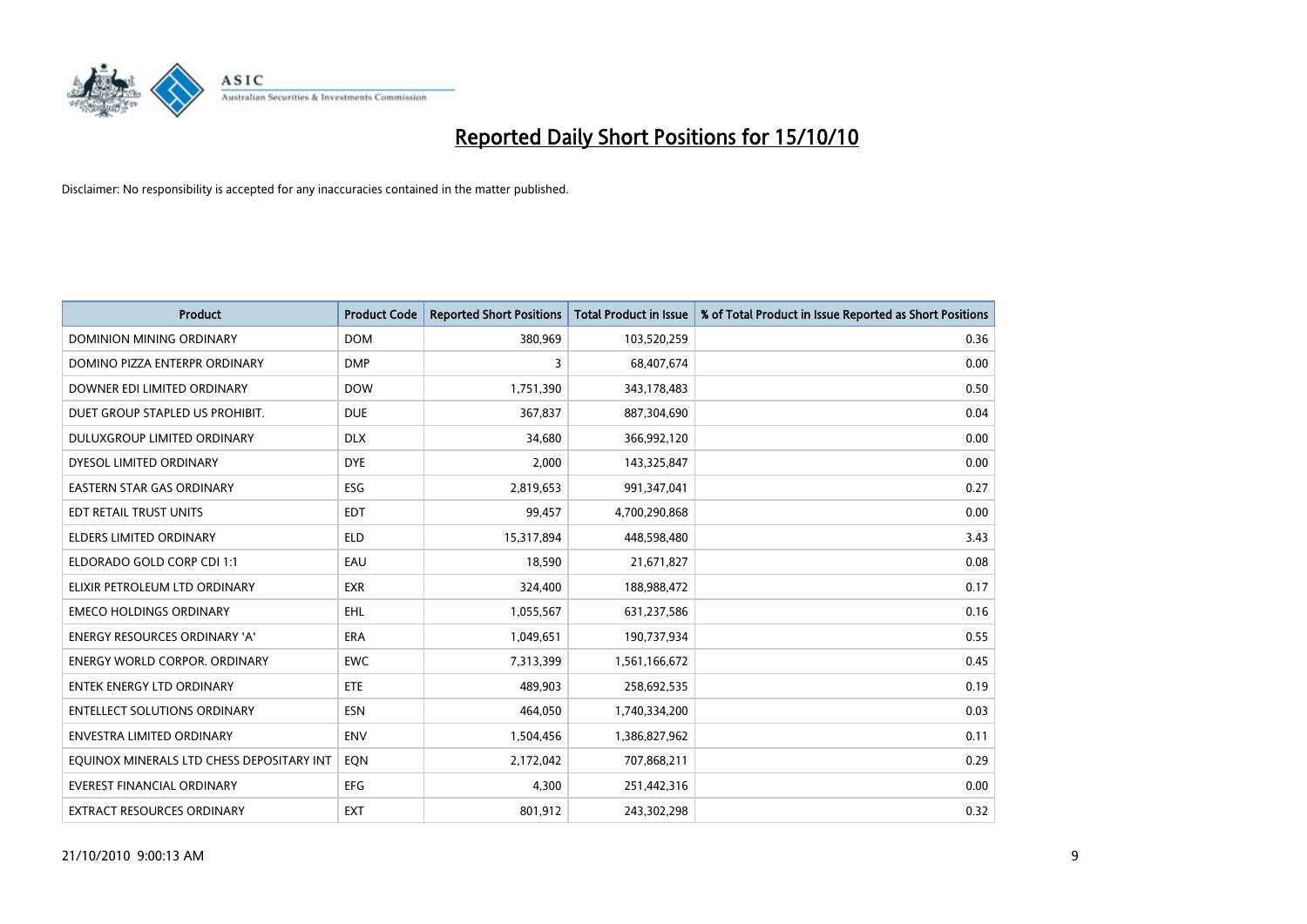

| <b>Product</b>                        | <b>Product Code</b> | <b>Reported Short Positions</b> | <b>Total Product in Issue</b> | % of Total Product in Issue Reported as Short Positions |
|---------------------------------------|---------------------|---------------------------------|-------------------------------|---------------------------------------------------------|
| FAIRFAX MEDIA LTD ORDINARY            | <b>FXJ</b>          | 281,288,036                     | 2,351,955,725                 | 11.97                                                   |
| <b>FANTASTIC HOLDINGS ORDINARY</b>    | <b>FAN</b>          | 3.000                           | 102,693,495                   | 0.00                                                    |
| <b>FERRAUS LIMITED ORDINARY</b>       | <b>FRS</b>          | 370                             | 202,695,137                   | 0.00                                                    |
| FISHER & PAYKEL APP. ORDINARY         | <b>FPA</b>          | 9,814,113                       | 724,235,162                   | 1.35                                                    |
| FISHER & PAYKEL H. ORDINARY           | <b>FPH</b>          | 2,139,139                       | 517,444,890                   | 0.41                                                    |
| FKP PROPERTY GROUP STAPLED SECURITIES | <b>FKP</b>          | 4,408,558                       | 1,174,033,185                 | 0.37                                                    |
| FLEETWOOD CORP ORDINARY               | <b>FWD</b>          | 56,710                          | 57,209,053                    | 0.10                                                    |
| FLETCHER BUILDING ORDINARY            | <b>FBU</b>          | 571,577                         | 611,250,393                   | 0.09                                                    |
| FLEXIGROUP LIMITED ORDINARY           | <b>FXL</b>          | 9,065                           | 275,472,492                   | 0.00                                                    |
| <b>FLIGHT CENTRE ORDINARY</b>         | <b>FLT</b>          | 2,541,475                       | 99,786,394                    | 2.54                                                    |
| FLINDERS MINES LTD ORDINARY           | <b>FMS</b>          | 20,946,166                      | 1,820,149,571                 | 1.15                                                    |
| <b>FOCUS MINERALS LTD ORDINARY</b>    | <b>FML</b>          | 66,472                          | 2,865,543,210                 | 0.00                                                    |
| FORTE ENERGY NL ORDINARY              | <b>FTE</b>          | 2,658,986                       | 580,658,031                   | 0.46                                                    |
| FORTESCUE METALS GRP ORDINARY         | <b>FMG</b>          | 13,828,785                      | 3,111,397,689                 | 0.42                                                    |
| <b>FOSTER'S GROUP ORDINARY</b>        | FGL                 | 3,658,757                       | 1,930,723,313                 | 0.19                                                    |
| FTD CORPORATION ORDINARY              | <b>FTD</b>          | 8,088                           | 100,421,069                   | 0.01                                                    |
| <b>FUNTASTIC LIMITED ORDINARY</b>     | <b>FUN</b>          | 322,528                         | 340,997,682                   | 0.09                                                    |
| <b>G.U.D. HOLDINGS ORDINARY</b>       | <b>GUD</b>          | 309,564                         | 68,426,721                    | 0.45                                                    |
| <b>GALAXY RESOURCES ORDINARY</b>      | <b>GXY</b>          | 190,755                         | 190,553,358                   | 0.09                                                    |
| <b>GEODYNAMICS LIMITED ORDINARY</b>   | GDY                 | 290.036                         | 292,840,219                   | 0.10                                                    |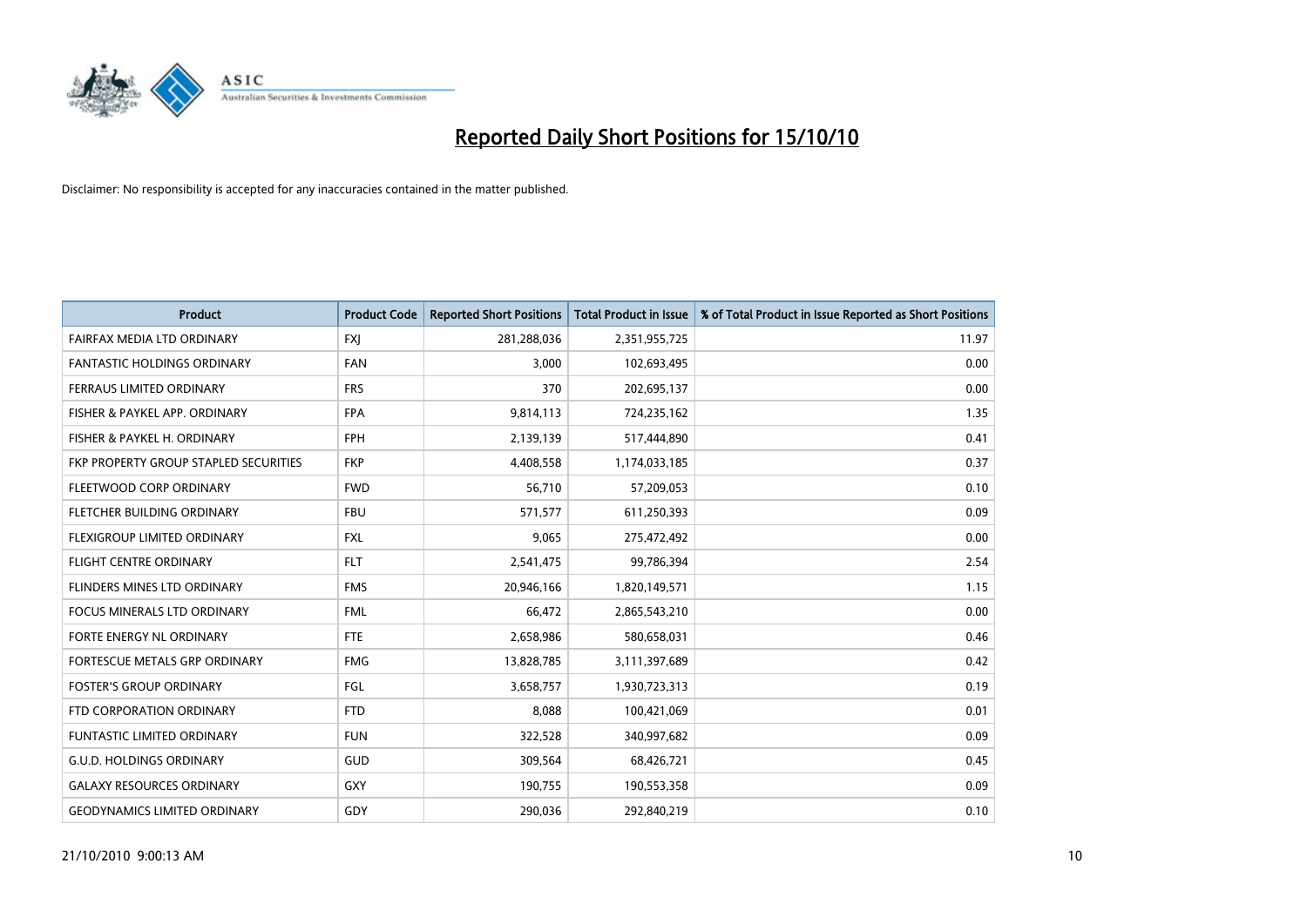

| <b>Product</b>                                   | <b>Product Code</b> | <b>Reported Short Positions</b> | <b>Total Product in Issue</b> | % of Total Product in Issue Reported as Short Positions |
|--------------------------------------------------|---------------------|---------------------------------|-------------------------------|---------------------------------------------------------|
| <b>GINDALBIE METALS LTD ORDINARY</b>             | <b>GBG</b>          | 10,427,204                      | 850,108,099                   | 1.22                                                    |
| <b>GIRALIA RESOURCES NL ORDINARY</b>             | GIR                 | 307,796                         | 180,135,170                   | 0.16                                                    |
| <b>GLOBAL MINING ORDINARY</b>                    | <b>GMI</b>          | 8,951                           | 191,820,968                   | 0.00                                                    |
| <b>GLOUCESTER COAL ORDINARY</b>                  | GCL                 | 253,053                         | 140,447,062                   | 0.18                                                    |
| <b>GME RESOURCES LTD ORDINARY</b>                | <b>GME</b>          | 800                             | 302,352,750                   | 0.00                                                    |
| <b>GOLDEN GATE PETROL ORDINARY</b>               | GGP                 | 11,538                          | 975,826,623                   | 0.00                                                    |
| <b>GOLDEN WEST RESOURCE ORDINARY</b>             | <b>GWR</b>          | 1,617                           | 164,606,127                   | 0.00                                                    |
| <b>GOODMAN FIELDER, ORDINARY</b>                 | <b>GFF</b>          | 14,740,953                      | 1,380,386,438                 | 1.06                                                    |
| <b>GOODMAN GROUP STAPLED US PROHIBIT.</b>        | <b>GMG</b>          | 4,803,810                       | 6,369,751,394                 | 0.08                                                    |
| <b>GPT GROUP STAPLED SEC.</b>                    | <b>GPT</b>          | 8,332,600                       | 1,855,529,431                 | 0.45                                                    |
| <b>GRAINCORP LIMITED A CLASS ORDINARY</b>        | <b>GNC</b>          | 869,893                         | 198,318,900                   | 0.44                                                    |
| <b>GRANGE RESOURCES, ORDINARY</b>                | <b>GRR</b>          | 1,712,976                       | 1,152,077,403                 | 0.15                                                    |
| <b>GREENLAND MIN EN LTD ORDINARY</b>             | GGG                 | 355,000                         | 253,661,226                   | 0.14                                                    |
| <b>GRYPHON MINERALS LTD ORDINARY</b>             | GRY                 | 11,452                          | 288,959,558                   | 0.00                                                    |
| <b>GUINNESS PEAT GROUP. CHESS DEPOSITARY INT</b> | <b>GPG</b>          | 55                              | 309,138,006                   | 0.00                                                    |
| <b>GUNNS LIMITED ORDINARY</b>                    | <b>GNS</b>          | 19,203,679                      | 806,734,892                   | 2.37                                                    |
| <b>GWA INTERNATIONAL ORDINARY</b>                | <b>GWT</b>          | 5,201,003                       | 301,102,514                   | 1.71                                                    |
| <b>HARVEY NORMAN ORDINARY</b>                    | <b>HVN</b>          | 34,554,041                      | 1,062,316,784                 | 3.28                                                    |
| HASTIE GROUP LIMITED ORDINARY                    | <b>HST</b>          | 138,662                         | 239,716,924                   | 0.05                                                    |
| HASTINGS DIVERSIFIED STAPLED SECURITY            | <b>HDF</b>          | 290,808                         | 513,336,482                   | 0.04                                                    |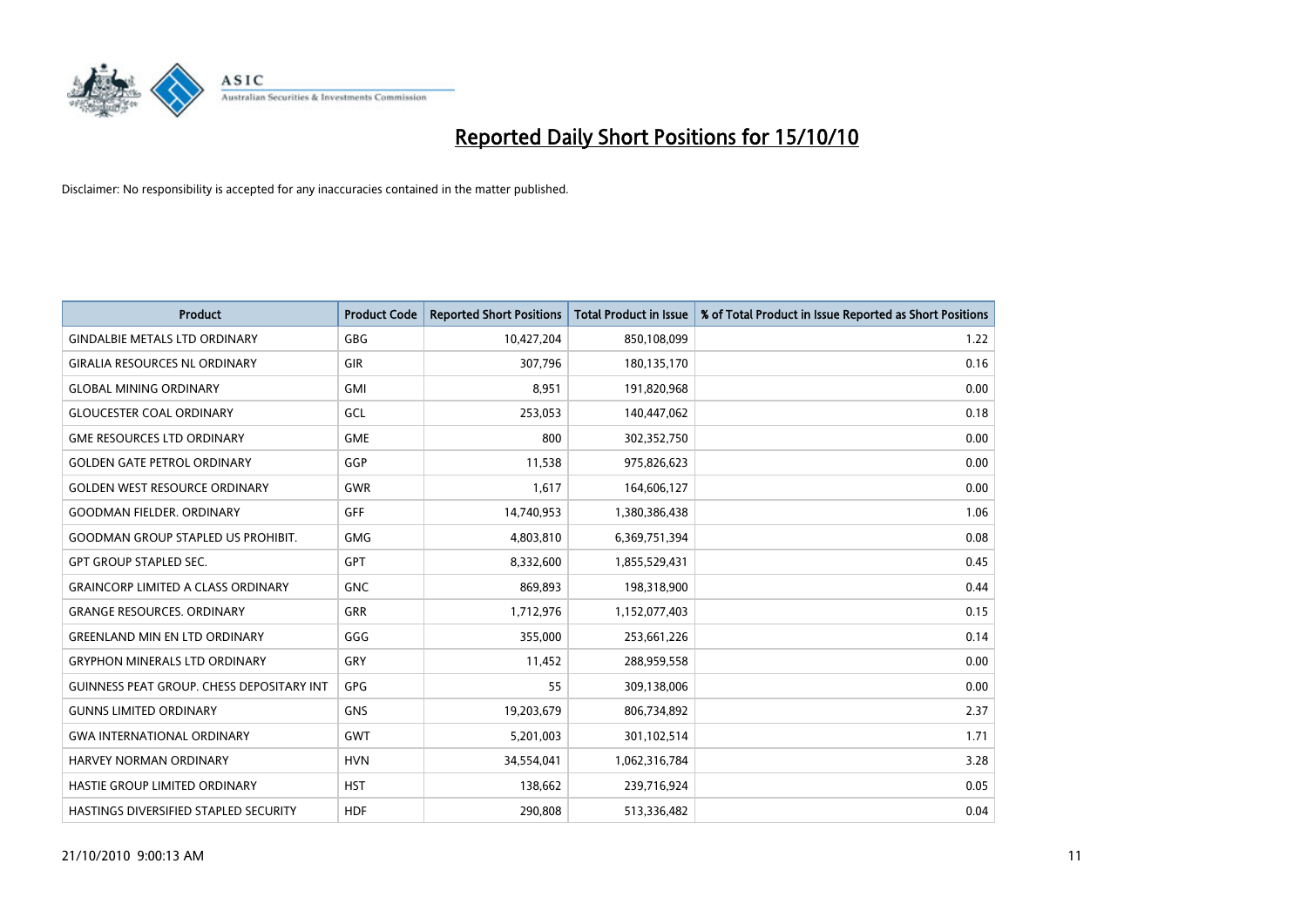

| <b>Product</b>                      | <b>Product Code</b> | <b>Reported Short Positions</b> | <b>Total Product in Issue</b> | % of Total Product in Issue Reported as Short Positions |
|-------------------------------------|---------------------|---------------------------------|-------------------------------|---------------------------------------------------------|
| <b>HEARTWARE INT INC CDI 35:1</b>   | <b>HIN</b>          | 272,008                         | 66,059,280                    | 0.41                                                    |
| <b>HENDERSON GROUP CDI 1:1</b>      | <b>HGG</b>          | 9,014,147                       | 564,915,116                   | 1.59                                                    |
| HFA HOLDINGS LIMITED ORDINARY       | <b>HFA</b>          | 1,835,937                       | 469,330,170                   | 0.38                                                    |
| HIGHLANDS PACIFIC ORDINARY          | <b>HIG</b>          | 2,382,826                       | 683,112,148                   | 0.35                                                    |
| HILLS INDUSTRIES LTD ORDINARY       | <b>HIL</b>          | 1,219,038                       | 248,676,841                   | 0.49                                                    |
| HORIZON OIL LIMITED ORDINARY        | <b>HZN</b>          | 2,975,528                       | 1,130,311,515                 | 0.27                                                    |
| <b>ICON ENERGY LIMITED ORDINARY</b> | <b>ICN</b>          | 67,000                          | 439,801,394                   | 0.02                                                    |
| <b>IINET LIMITED ORDINARY</b>       | <b>IIN</b>          | 1,378,114                       | 151,948,119                   | 0.90                                                    |
| <b>ILUKA RESOURCES ORDINARY</b>     | <b>ILU</b>          | 7,156,766                       | 418,700,517                   | 1.72                                                    |
| <b>IMDEX LIMITED ORDINARY</b>       | <b>IMD</b>          | 16,000                          | 195,047,128                   | 0.01                                                    |
| IMF (AUSTRALIA) LTD ORDINARY        | <b>IMF</b>          | 329,994                         | 122,496,819                   | 0.27                                                    |
| <b>IMX RESOURCES LTD ORDINARY</b>   | <b>IXR</b>          | 20,000                          | 260,252,803                   | 0.01                                                    |
| <b>INCITEC PIVOT ORDINARY</b>       | <b>IPL</b>          | 3,506,192                       | 1,628,730,107                 | 0.20                                                    |
| INDAGO RESOURCES LTD ORDINARY       | <b>IDG</b>          | 8,179                           | 81,659,448                    | 0.01                                                    |
| <b>INDEPENDENCE GROUP ORDINARY</b>  | <b>IGO</b>          | 284,299                         | 114,063,539                   | 0.24                                                    |
| INDOPHIL RESOURCES ORDINARY         | <b>IRN</b>          | 103,807                         | 423,428,803                   | 0.02                                                    |
| INDUSTREA LIMITED ORDINARY          | IDL                 | 2,189,054                       | 968,463,747                   | 0.21                                                    |
| INFIGEN ENERGY STAPLED SECURITIES   | <b>IFN</b>          | 9,550,048                       | 761,222,569                   | 1.25                                                    |
| ING INDUSTRIAL FUND UNITS           | <b>IIF</b>          | 4,779,844                       | 2,592,249,647                 | 0.17                                                    |
| ING OFFICE FUND STAPLED SECURITIES  | <b>IOF</b>          | 3,411,889                       | 2,729,071,212                 | 0.13                                                    |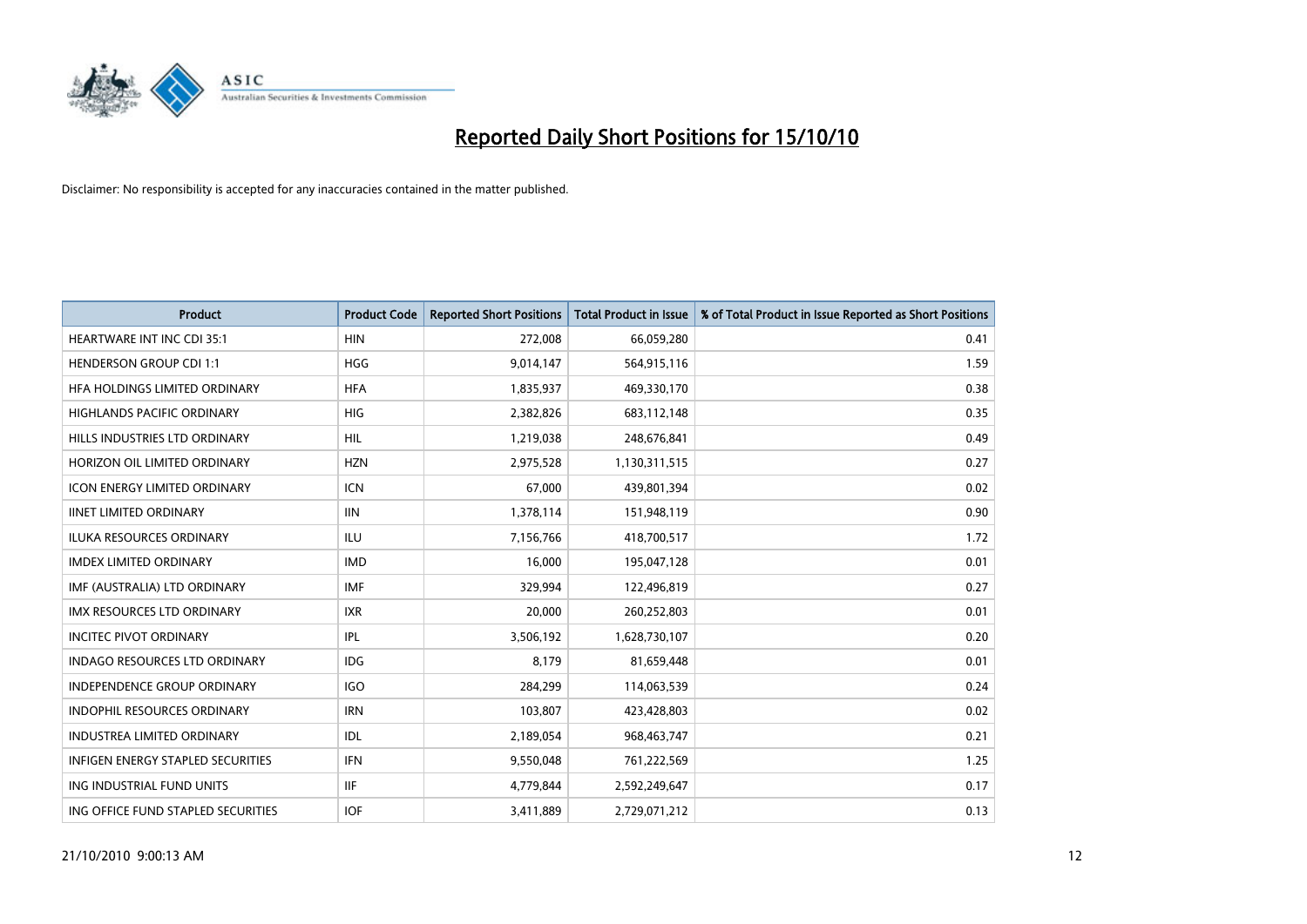

| <b>Product</b>                                  | <b>Product Code</b> | <b>Reported Short Positions</b> | Total Product in Issue | % of Total Product in Issue Reported as Short Positions |
|-------------------------------------------------|---------------------|---------------------------------|------------------------|---------------------------------------------------------|
| ING RE COM GROUP STAPLED SECURITIES             | <b>ILF</b>          | 3,583                           | 441,029,194            | 0.00                                                    |
| <b>INSURANCE AUSTRALIA ORDINARY</b>             | <b>IAG</b>          | 2,259,614                       | 2,078,994,021          | 0.09                                                    |
| INTEGRA MINING LTD, ORDINARY                    | <b>IGR</b>          | 1,583,078                       | 755,792,394            | 0.20                                                    |
| INTOLL GROUP STAPLED SECURITIES                 | <b>ITO</b>          | 17,829,799                      | 2,261,732,048          | 0.79                                                    |
| <b>INTREPID MINES ORDINARY</b>                  | <b>IAU</b>          | 1,129,781                       | 431,756,358            | 0.26                                                    |
| <b>INVOCARE LIMITED ORDINARY</b>                | <b>IVC</b>          | 1,543,066                       | 102,394,649            | 1.51                                                    |
| <b>ION LIMITED ORDINARY</b>                     | <b>ION</b>          | 164,453                         | 256,365,105            | 0.06                                                    |
| <b>IOOF HOLDINGS LTD ORDINARY</b>               | <b>IFL</b>          | 1,513,048                       | 229,794,395            | 0.64                                                    |
| <b>IRESS MARKET TECH. ORDINARY</b>              | <b>IRE</b>          | 2,490,937                       | 126,018,142            | 1.97                                                    |
| <b>IRON ORE HOLDINGS ORDINARY</b>               | <b>IOH</b>          | 43.061                          | 135,381,616            | 0.03                                                    |
| <b>ISHARES MSCI EAFE CDI 1:1</b>                | <b>IVE</b>          | 150,838                         | 590,400,000            | 0.03                                                    |
| <b>ISOFT GROUP LIMITED ORDINARY</b>             | <b>ISF</b>          | 17,708,807                      | 1,070,595,874          | 1.66                                                    |
| <b>IVANHOE AUSTRALIA ORDINARY</b>               | <b>IVA</b>          |                                 | 418,083,853            | 0.00                                                    |
| <b>JABIRU METALS LTD ORDINARY</b>               | <b>JML</b>          | 709.733                         | 552,619,180            | 0.12                                                    |
| <b>JAMES HARDIE INDUST CHESS DEPOSITARY INT</b> | <b>IHX</b>          | 14,617,114                      | 435,726,268            | 3.35                                                    |
| <b>JAMESON RESOURCES ORDINARY</b>               | <b>JAL</b>          | 1,600,000                       | 63,885,910             | 2.50                                                    |
| <b>JB HI-FI LIMITED ORDINARY</b>                | <b>IBH</b>          | 7,155,683                       | 109,147,279            | 6.56                                                    |
| <b>KAGARA LTD ORDINARY</b>                      | KZL                 | 4,647,058                       | 707,789,717            | 0.66                                                    |
| KAROON GAS AUSTRALIA ORDINARY                   | <b>KAR</b>          | 573,344                         | 205,338,127            | 0.27                                                    |
| KATHMANDU HOLD LTD ORDINARY                     | <b>KMD</b>          | 657.434                         | 200.000.000            | 0.32                                                    |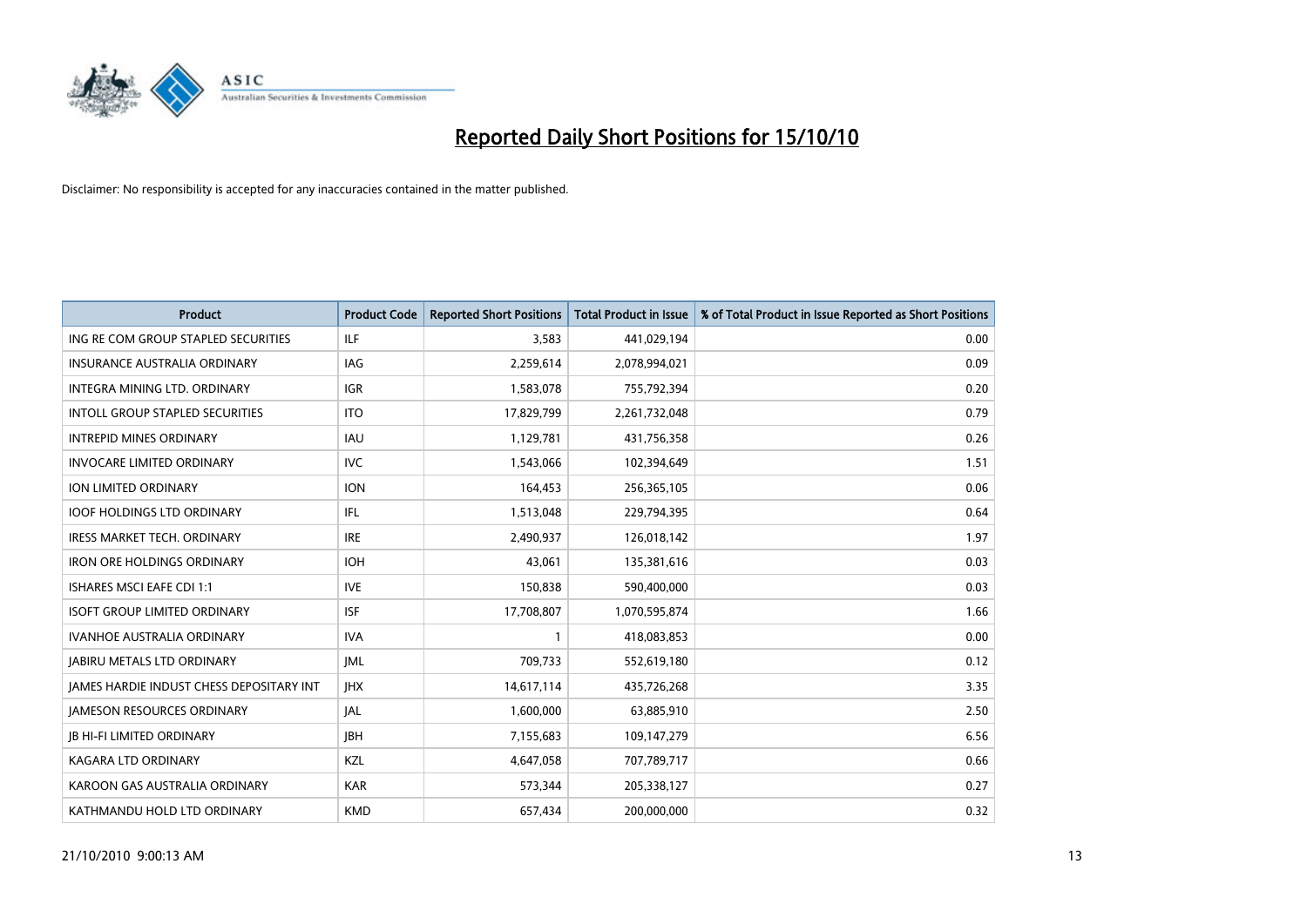

| <b>Product</b>                        | <b>Product Code</b> | <b>Reported Short Positions</b> | <b>Total Product in Issue</b> | % of Total Product in Issue Reported as Short Positions |
|---------------------------------------|---------------------|---------------------------------|-------------------------------|---------------------------------------------------------|
| <b>KEYBRIDGE CAPITAL ORDINARY</b>     | <b>KBC</b>          | 5.999                           | 172,070,564                   | 0.00                                                    |
| KIMBERLEY METALS LTD ORDINARY         | <b>KBL</b>          | 2,609                           | 115,216,206                   | 0.00                                                    |
| KINGSGATE CONSOLID. ORDINARY          | <b>KCN</b>          | 540,018                         | 101,087,786                   | 0.52                                                    |
| LEIGHTON HOLDINGS ORDINARY            | LEI                 | 5,043,669                       | 300,809,799                   | 1.68                                                    |
| LEND LEASE GROUP UNIT/ORD STAPLED     | LLC                 | 698,800                         | 565,558,754                   | 0.13                                                    |
| LINC ENERGY LTD ORDINARY              | <b>LNC</b>          | 774,938                         | 496,448,738                   | 0.16                                                    |
| LIVING CELL TECH. ORDINARY            | LCT                 | 20,000                          | 283,790,006                   | 0.01                                                    |
| LYNAS CORPORATION ORDINARY            | <b>LYC</b>          | 7,369,587                       | 1,656,999,093                 | 0.44                                                    |
| M2 TELECOMMUNICATION ORDINARY         | <b>MTU</b>          | 13,613                          | 122,238,195                   | 0.01                                                    |
| MAC SERVICES (THE) ORDINARY           | <b>MSL</b>          | 64.912                          | 165,966,692                   | 0.03                                                    |
| MACARTHUR COAL ORDINARY               | <b>MCC</b>          | 1,415,840                       | 297,358,068                   | 0.47                                                    |
| <b>MACMAHON HOLDINGS ORDINARY</b>     | <b>MAH</b>          | 6,609,256                       | 733,711,705                   | 0.89                                                    |
| MACQ ATLAS ROADS GRP ORDINARY STAPLED | <b>MOA</b>          | 573,958                         | 452,345,907                   | 0.13                                                    |
| MACQUARIE GROUP LTD ORDINARY          | <b>MOG</b>          | 5,068,227                       | 345,601,301                   | 1.46                                                    |
| <b>MANTRA RESOURCES ORDINARY</b>      | <b>MRU</b>          | 4.526                           | 130,229,188                   | 0.00                                                    |
| MAP GROUP STAPLED US PROHIBIT.        | <b>MAP</b>          | 1,084,175                       | 1,861,210,782                 | 0.07                                                    |
| <b>MARION ENERGY ORDINARY</b>         | <b>MAE</b>          | 374,994                         | 429,822,043                   | 0.09                                                    |
| MCMILLAN SHAKESPEARE ORDINARY         | <b>MMS</b>          | 2,161                           | 67,849,516                    | 0.00                                                    |
| MCPHERSON'S LTD ORDINARY              | <b>MCP</b>          | 13,288                          | 71,651,758                    | 0.01                                                    |
| MEDUSA MINING LTD ORDINARY            | <b>MML</b>          | 710,008                         | 187,584,911                   | 0.36                                                    |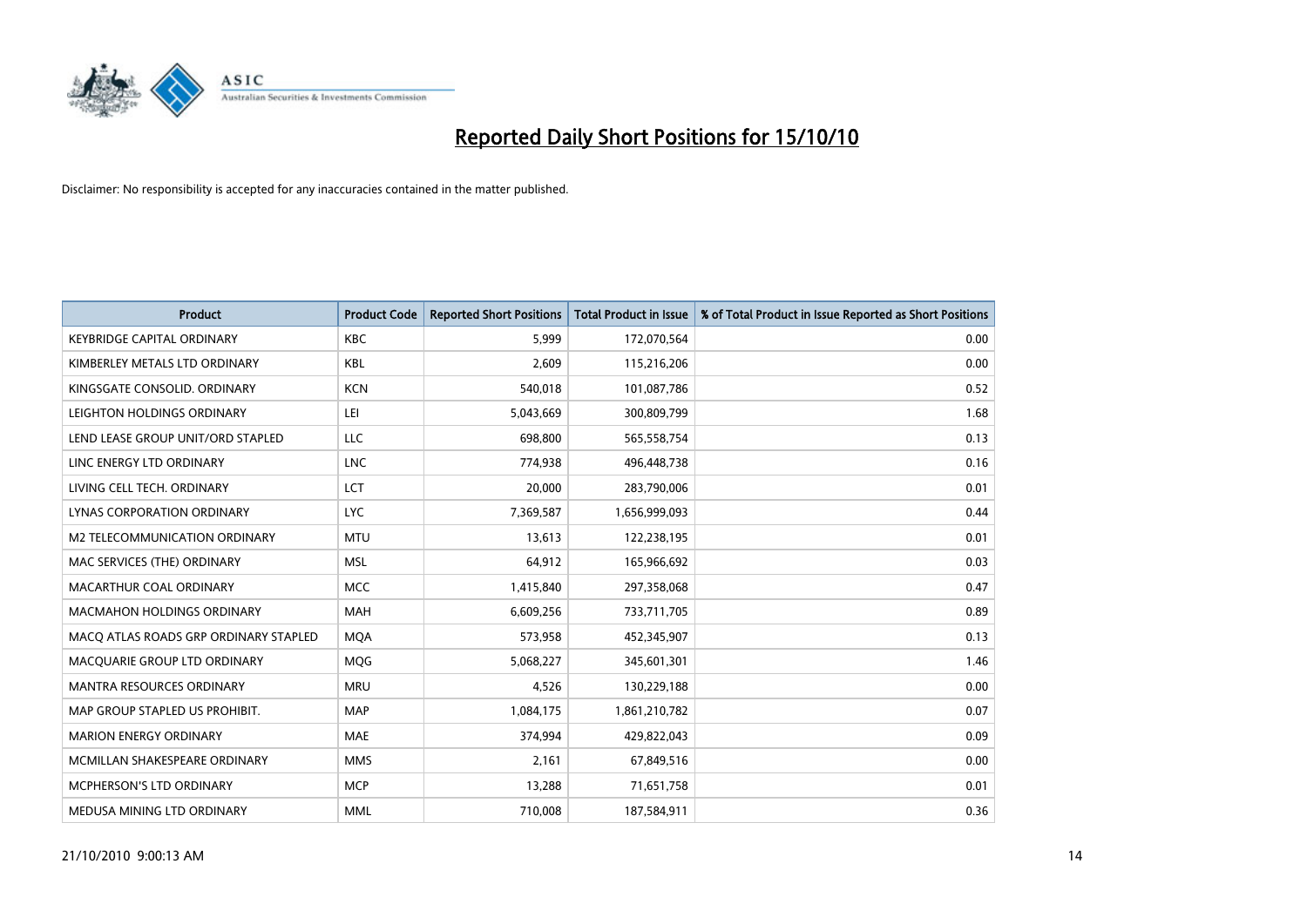

| <b>Product</b>                    | <b>Product Code</b> | <b>Reported Short Positions</b> | <b>Total Product in Issue</b> | % of Total Product in Issue Reported as Short Positions |
|-----------------------------------|---------------------|---------------------------------|-------------------------------|---------------------------------------------------------|
| MELBOURNE IT LIMITED ORDINARY     | <b>MLB</b>          | 150,379                         | 79,596,767                    | 0.19                                                    |
| MEO AUSTRALIA LTD ORDINARY        | <b>MEO</b>          | 474,711                         | 477,220,955                   | 0.10                                                    |
| <b>MERMAID MARINE ORDINARY</b>    | <b>MRM</b>          | 64,962                          | 188,672,387                   | 0.03                                                    |
| MESOBLAST LIMITED ORDINARY        | <b>MSB</b>          | 18,709                          | 158,140,556                   | 0.01                                                    |
| METALS X LIMITED ORDINARY         | <b>MLX</b>          | 326,940                         | 1,365,661,782                 | 0.03                                                    |
| METCASH LIMITED ORDINARY          | <b>MTS</b>          | 20,311,137                      | 768,523,847                   | 2.62                                                    |
| METGASCO LIMITED ORDINARY         | <b>MEL</b>          | 235,435                         | 250,803,468                   | 0.09                                                    |
| MICLYN EXP OFFSHR ORDINARY        | <b>MIO</b>          | 251,366                         | 271,700,000                   | 0.09                                                    |
| MINARA RESOURCES ORDINARY         | <b>MRE</b>          | 4,208,908                       | 1,167,783,517                 | 0.36                                                    |
| MINCOR RESOURCES NL ORDINARY      | <b>MCR</b>          | 156,231                         | 200,608,804                   | 0.07                                                    |
| MINERAL DEPOSITS ORDINARY         | <b>MDL</b>          | 688,025                         | 606,441,673                   | 0.11                                                    |
| MINERAL RESOURCES, ORDINARY       | <b>MIN</b>          | 172,264                         | 167,822,485                   | 0.10                                                    |
| MIRABELA NICKEL LTD ORDINARY      | <b>MBN</b>          | 13,971,319                      | 416,059,630                   | 3.33                                                    |
| MIRVAC GROUP STAPLED SECURITIES   | <b>MGR</b>          | 6,460,580                       | 3,415,819,357                 | 0.20                                                    |
| MITCHELL COMMUNITCA, ORDINARY     | <b>MCU</b>          | 16,057                          | 301,883,014                   | 0.01                                                    |
| <b>MOLOPO ENERGY LTD ORDINARY</b> | <b>MPO</b>          | 235,089                         | 250,972,584                   | 0.09                                                    |
| MONADELPHOUS GROUP ORDINARY       | <b>MND</b>          | 637,443                         | 87,521,827                    | 0.72                                                    |
| MOSAIC OIL NL ORDINARY            | <b>MOS</b>          | 41,742                          | 866,910,775                   | 0.00                                                    |
| <b>MOUNT GIBSON IRON ORDINARY</b> | MGX                 | 1,262,842                       | 1,079,570,693                 | 0.11                                                    |
| MURCHISON METALS LTD ORDINARY     | <b>MMX</b>          | 4,913,933                       | 435,384,268                   | 1.12                                                    |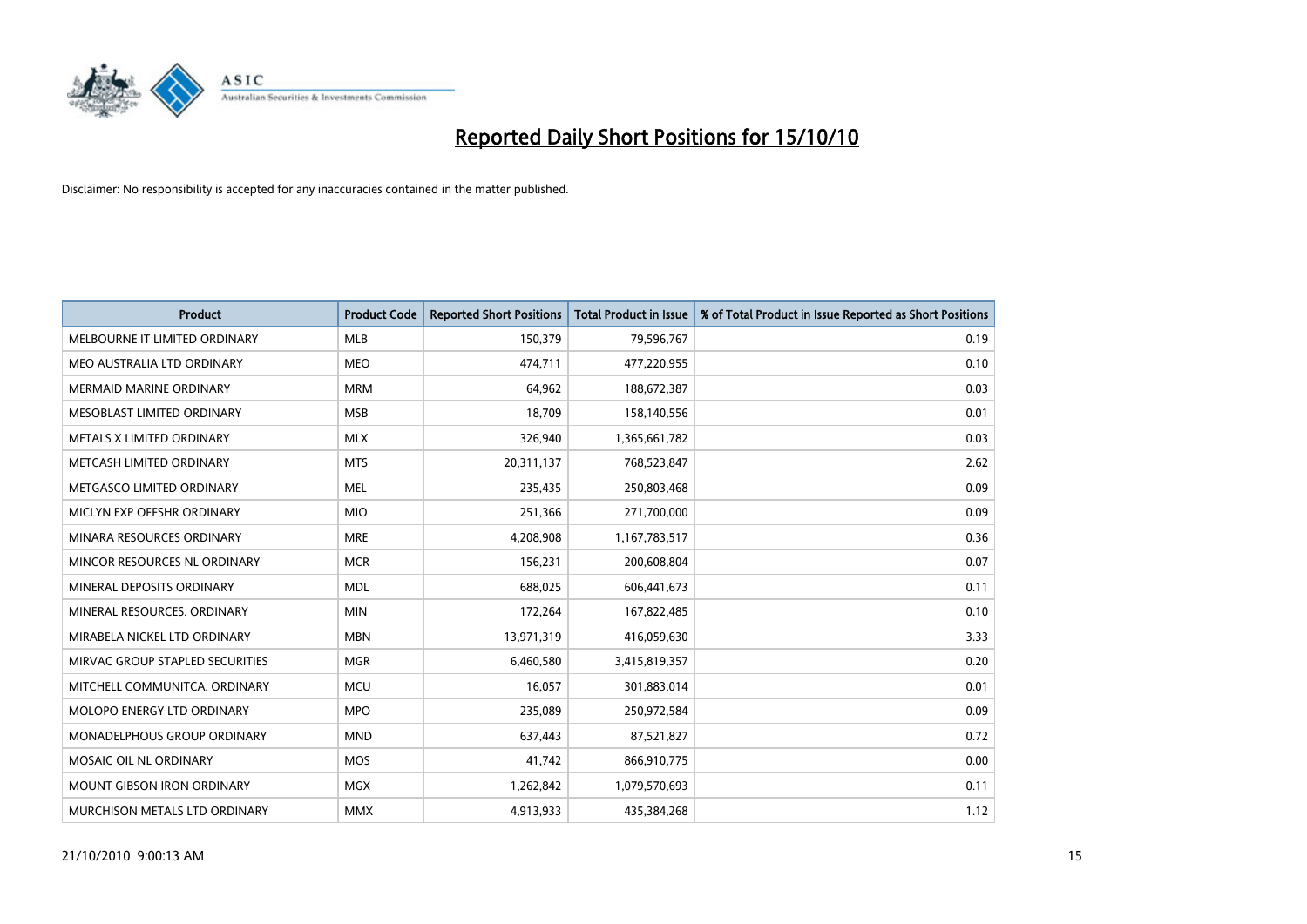

| <b>Product</b>                    | <b>Product Code</b> | <b>Reported Short Positions</b> | <b>Total Product in Issue</b> | % of Total Product in Issue Reported as Short Positions |
|-----------------------------------|---------------------|---------------------------------|-------------------------------|---------------------------------------------------------|
| <b>MYER HOLDINGS LTD ORDINARY</b> | <b>MYR</b>          | 11,779,832                      | 581,517,884                   | 2.03                                                    |
| MYSTATE LIMITED ORDINARY          | <b>MYS</b>          | 1,400                           | 67,439,158                    | 0.00                                                    |
| NATIONAL AUST. BANK ORDINARY      | <b>NAB</b>          | 13,590,690                      | 2,133,340,708                 | 0.62                                                    |
| NATURAL FUEL LIMITED ORDINARY     | <b>NFL</b>          |                                 | 721,912                       | 0.00                                                    |
| NAVITAS LIMITED ORDINARY          | <b>NVT</b>          | 380,122                         | 342,450,567                   | 0.11                                                    |
| NEPTUNE MARINE ORDINARY           | <b>NMS</b>          | 3,160,137                       | 438,935,619                   | 0.72                                                    |
| NEW HOPE CORPORATION ORDINARY     | <b>NHC</b>          | 303,472                         | 830,230,549                   | 0.04                                                    |
| NEWCREST MINING ORDINARY          | <b>NCM</b>          | 6,290,219                       | 764,486,927                   | 0.82                                                    |
| NEWS CORP A NON-VOTING CDI        | <b>NWSLV</b>        | 323,993                         | 1,828,177,417                 | 0.02                                                    |
| NEWS CORP B VOTING CDI            | <b>NWS</b>          | 7,838,615                       | 798,520,953                   | 0.97                                                    |
| NEXBIS LIMITED ORDINARY           | <b>NBS</b>          | 63,733                          | 498,972,940                   | 0.01                                                    |
| NEXUS ENERGY LIMITED ORDINARY     | <b>NXS</b>          | 5,906,290                       | 988,257,304                   | 0.58                                                    |
| NIB HOLDINGS LIMITED ORDINARY     | <b>NHF</b>          | 108,210                         | 495,431,427                   | 0.02                                                    |
| NICK SCALI LIMITED ORDINARY       | <b>NCK</b>          | 35,846                          | 81,000,000                    | 0.04                                                    |
| NIDO PETROLEUM ORDINARY           | <b>NDO</b>          | 6,521,117                       | 1,107,550,321                 | 0.58                                                    |
| NKWE PLATINUM 10C US COMMON       | <b>NKP</b>          | 245,651                         | 559,651,184                   | 0.05                                                    |
| NORTHERN CREST ORDINARY           | <b>NOC</b>          | 24,345                          | 116,074,781                   | 0.02                                                    |
| NORTHERN IRON LTD ORDINARY        | <b>NFE</b>          | 1,715,984                       | 292,204,786                   | 0.58                                                    |
| NORTHERN URANIUM ORDINARY         | <b>NTU</b>          | 90,000                          | 160,676,886                   | 0.06                                                    |
| NRW HOLDINGS LIMITED ORDINARY     | <b>NWH</b>          | 112,287                         | 251,223,000                   | 0.03                                                    |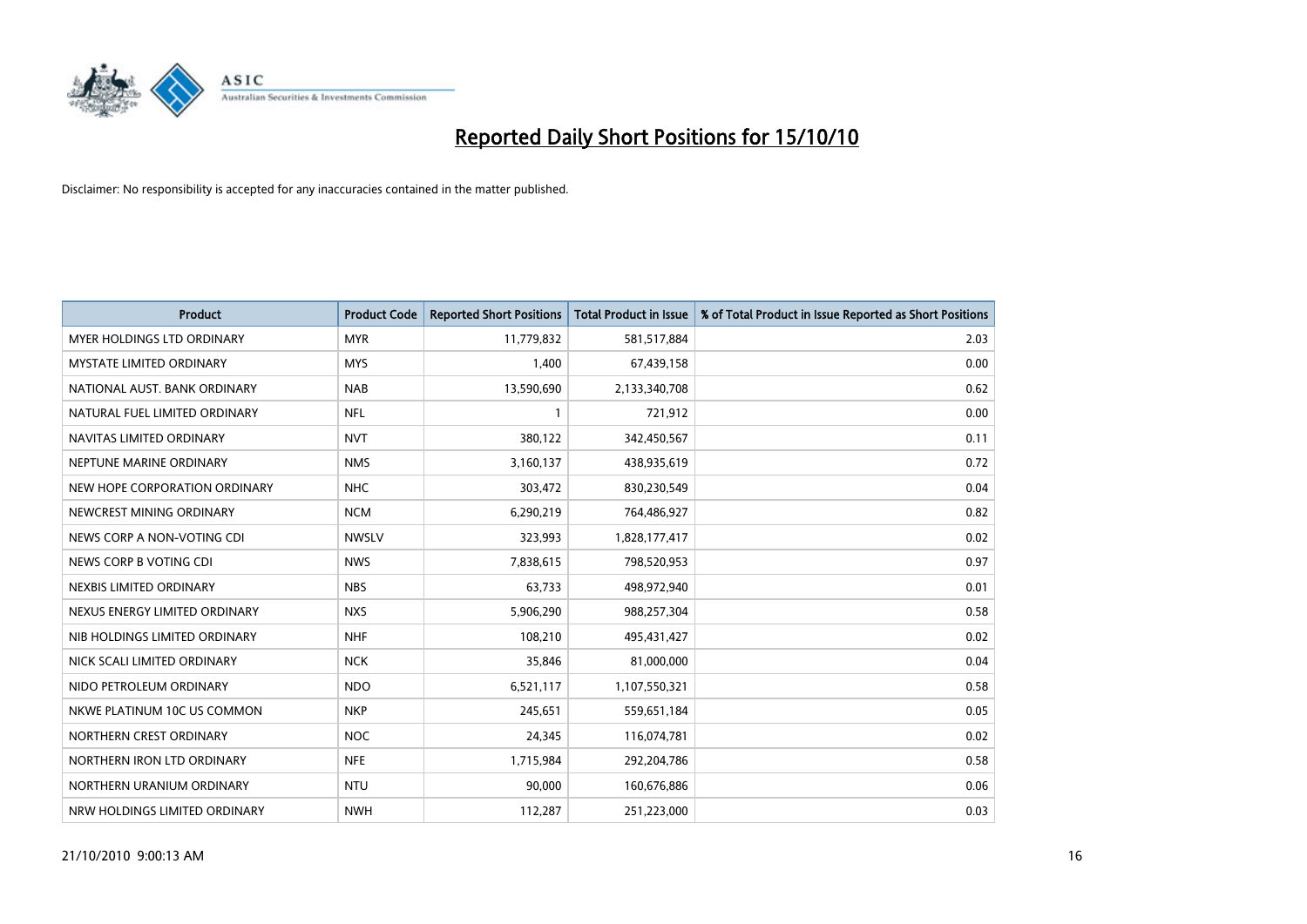

| <b>Product</b>                          | <b>Product Code</b> | <b>Reported Short Positions</b> | <b>Total Product in Issue</b> | % of Total Product in Issue Reported as Short Positions |
|-----------------------------------------|---------------------|---------------------------------|-------------------------------|---------------------------------------------------------|
| NUFARM LIMITED ORDINARY                 | <b>NUF</b>          | 5,741,892                       | 261,775,731                   | 2.20                                                    |
| NUPLEX INDUSTRIES ORDINARY              | <b>NPX</b>          | 47,156                          | 195,060,783                   | 0.02                                                    |
| NYOTA MINERALS LTD ORDINARY             | <b>NYO</b>          | 75,000                          | 317,993,276                   | 0.02                                                    |
| OAKTON LIMITED ORDINARY                 | <b>OKN</b>          | 508,586                         | 93,632,735                    | 0.54                                                    |
| OCEANAGOLD CORP. CHESS DEPOSITARY INT   | <b>OGC</b>          | 431,125                         | 228,872,612                   | 0.19                                                    |
| OCEANIA CAPITAL LTD ORDINARY            | <b>OCP</b>          | 2,500                           | 91,921,295                    | 0.00                                                    |
| OIL SEARCH LTD ORDINARY                 | OSH                 | 9,926,301                       | 1,312,888,303                 | 0.72                                                    |
| OM HOLDINGS LIMITED ORDINARY            | <b>OMH</b>          | 1,275,643                       | 503,085,150                   | 0.25                                                    |
| ONESTEEL LIMITED ORDINARY               | OST                 | 2,366,611                       | 1,331,703,666                 | 0.18                                                    |
| ORICA LIMITED ORDINARY                  | ORI                 | 3,635,687                       | 362,100,430                   | 0.99                                                    |
| ORIGIN ENERGY ORDINARY                  | <b>ORG</b>          | 6,466,594                       | 884,277,012                   | 0.70                                                    |
| OTTO ENERGY LIMITED ORDINARY            | OEL                 | 109,204                         | 1,134,540,071                 | 0.01                                                    |
| OZ MINERALS ORDINARY                    | OZL                 | 126,900,815                     | 3,121,339,730                 | 4.07                                                    |
| <b>PACIFIC BRANDS ORDINARY</b>          | <b>PBG</b>          | 6,864,183                       | 931,386,248                   | 0.72                                                    |
| PALADIN ENERGY LTD ORDINARY             | <b>PDN</b>          | 13,066,386                      | 718,423,382                   | 1.82                                                    |
| PAN PACIFIC PETROL. ORDINARY            | PPP                 | 14                              | 588,612,110                   | 0.00                                                    |
| PANAUST LIMITED ORDINARY                | <b>PNA</b>          | 9,937,508                       | 2,954,376,819                 | 0.33                                                    |
| PANORAMIC RESOURCES ORDINARY            | PAN                 | 809,193                         | 206,062,842                   | 0.40                                                    |
| PAPERLINX LIMITED ORDINARY              | <b>PPX</b>          | 16,506,806                      | 603,580,761                   | 2.73                                                    |
| PAPERLINX SPS TRUST STEP UP PERP. PREF. | <b>PXUPA</b>        | 5,000                           | 2,850,000                     | 0.18                                                    |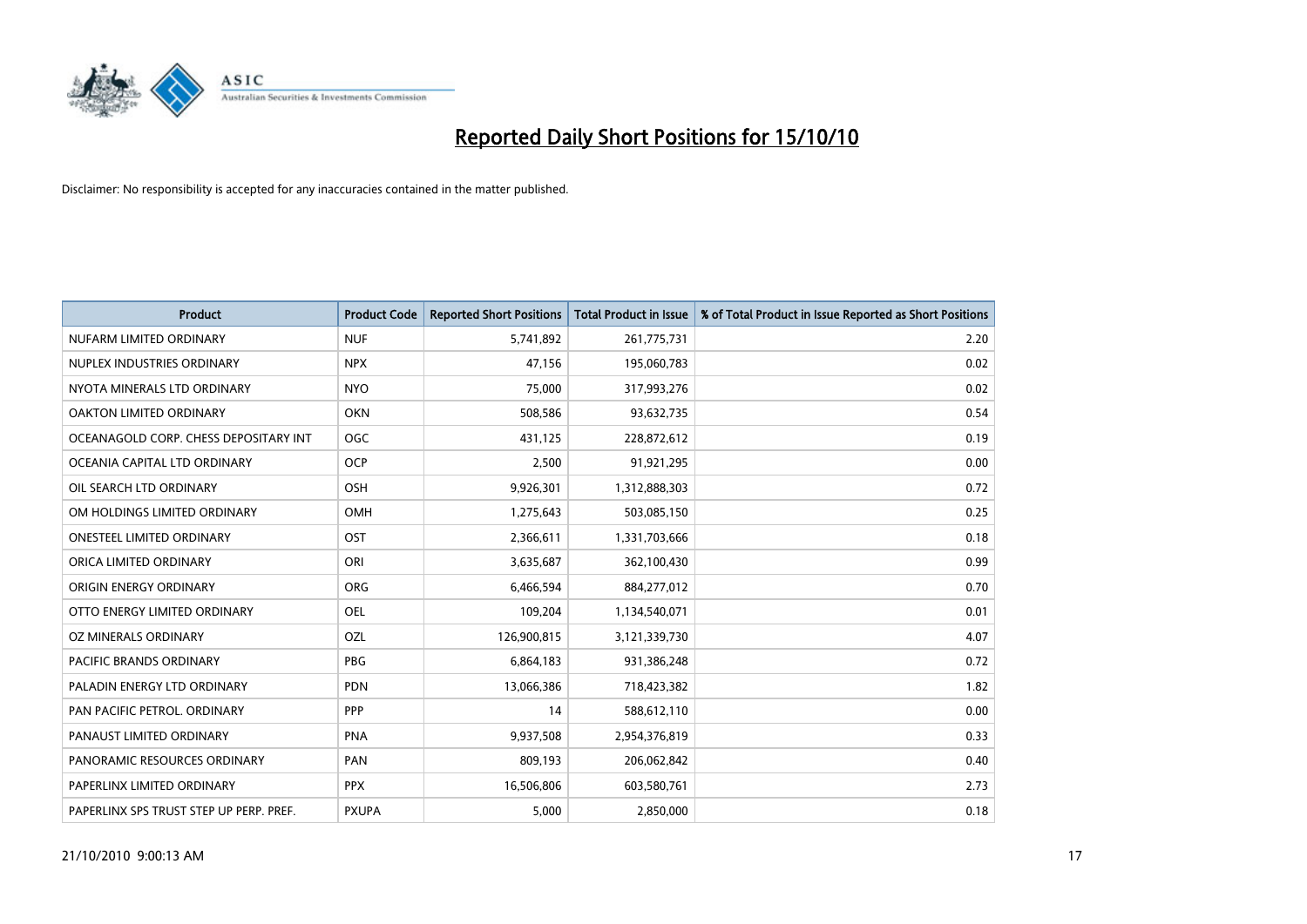

| <b>Product</b>                       | <b>Product Code</b> | <b>Reported Short Positions</b> | <b>Total Product in Issue</b> | % of Total Product in Issue Reported as Short Positions |
|--------------------------------------|---------------------|---------------------------------|-------------------------------|---------------------------------------------------------|
| PATTIES FOODS LTD ORDINARY           | PFL                 |                                 | 138,908,853                   | 0.00                                                    |
| PEAK RESOURCES ORDINARY              | <b>PEK</b>          | 430,000                         | 115,128,052                   | 0.38                                                    |
| PEET LIMITED ORDINARY                | <b>PPC</b>          | 136,336                         | 300,681,486                   | 0.04                                                    |
| PENINSULA MINERALS ORDINARY          | <b>PEN</b>          | 5,000                           | 1,633,103,715                 | 0.00                                                    |
| PERILYA LIMITED ORDINARY             | PEM                 | 467,918                         | 526,075,563                   | 0.09                                                    |
| PERPETUAL LIMITED ORDINARY           | PPT                 | 2,703,700                       | 43,692,215                    | 6.20                                                    |
| PERSEUS MINING LTD ORDINARY          | PRU                 | 527,232                         | 421,307,088                   | 0.12                                                    |
| PETSEC ENERGY ORDINARY               | <b>PSA</b>          | 223,332                         | 231,283,622                   | 0.10                                                    |
| PHARMAXIS LTD ORDINARY               | <b>PXS</b>          | 1,291,284                       | 225,764,934                   | 0.58                                                    |
| PHOTON GROUP LTD ORDINARY            | <b>PGA</b>          | 250,510                         | 1,540,062,626                 | 0.02                                                    |
| PIKE RIVER COAL ORDINARY             | <b>PRC</b>          | 356,320                         | 405,301,433                   | 0.09                                                    |
| PLATINUM ASSET ORDINARY              | <b>PTM</b>          | 3,917,753                       | 561,347,878                   | 0.68                                                    |
| PLATINUM AUSTRALIA ORDINARY          | <b>PLA</b>          | 5,542,382                       | 321,130,521                   | 1.70                                                    |
| PLATINUM CAPITAL LTD ORDINARY        | <b>PMC</b>          |                                 | 163,732,888                   | 0.00                                                    |
| <b>PMP LIMITED ORDINARY</b>          | <b>PMP</b>          | 1,728,350                       | 335,338,483                   | 0.51                                                    |
| PORT BOUVARD LIMITED ORDINARY        | PBD                 | 6.754                           | 593,868,295                   | 0.00                                                    |
| PREMIER INVESTMENTS ORDINARY         | <b>PMV</b>          | 110,648                         | 155,030,045                   | 0.08                                                    |
| PRIMARY HEALTH CARE ORDINARY         | <b>PRY</b>          | 10,107,760                      | 491,484,342                   | 2.05                                                    |
| PRIME INFR GROUP. STAPLED SECURITIES | PIH                 | 254,674                         | 351,776,795                   | 0.07                                                    |
| PRIME MEDIA GRP LTD ORDINARY         | <b>PRT</b>          | 2                               | 366,330,303                   | 0.00                                                    |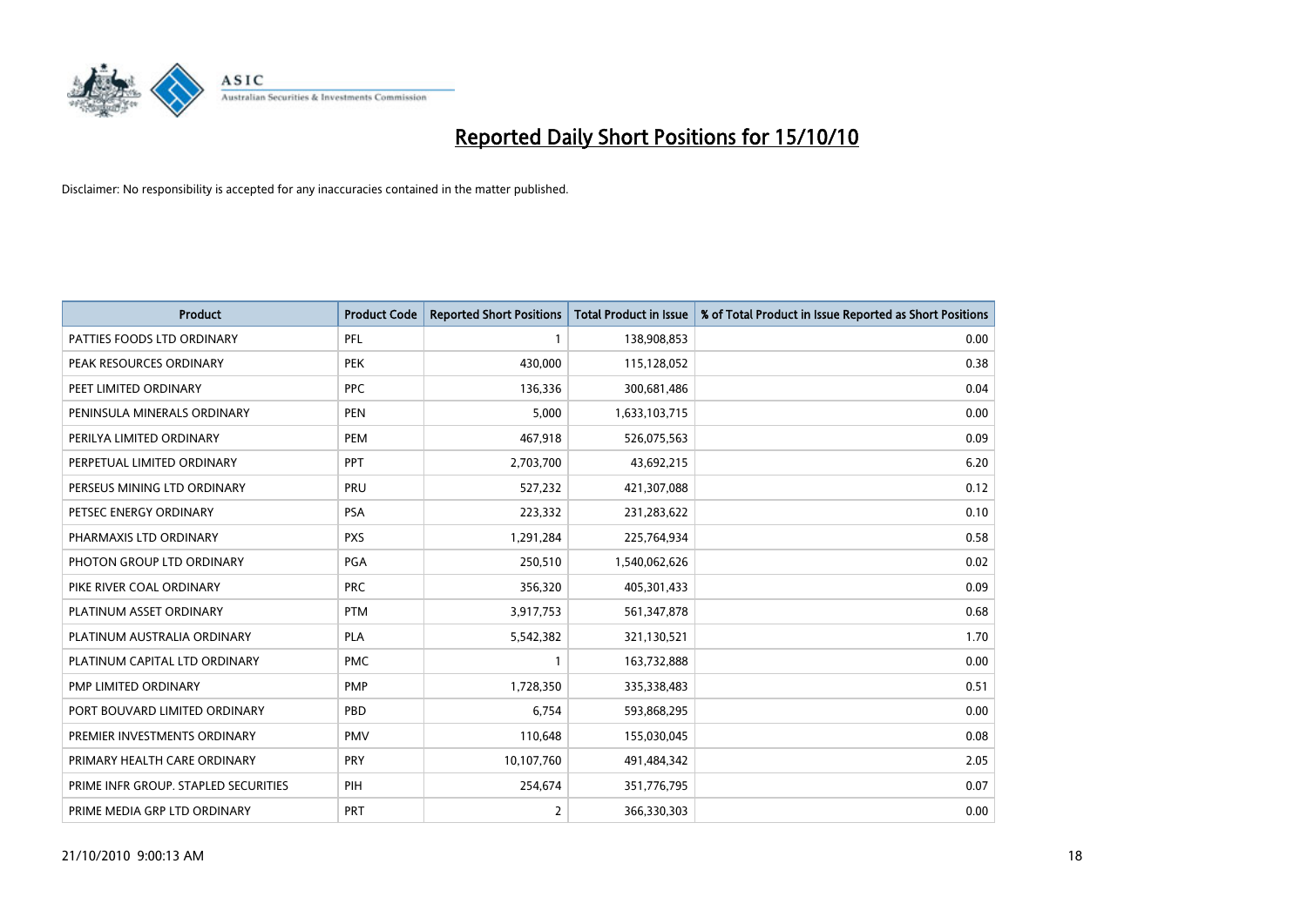

| <b>Product</b>                      | <b>Product Code</b> | <b>Reported Short Positions</b> | Total Product in Issue | % of Total Product in Issue Reported as Short Positions |
|-------------------------------------|---------------------|---------------------------------|------------------------|---------------------------------------------------------|
| PRIMEAG AUSTRALIA ORDINARY          | PAG                 | 311,454                         | 150,569,976            | 0.21                                                    |
| PROGEN PHARMACEUTIC ORDINARY        | PGL                 | 151,596                         | 24,709,097             | 0.61                                                    |
| PROGRAMMED ORDINARY                 | <b>PRG</b>          | 383,627                         | 118,169,908            | 0.31                                                    |
|                                     |                     |                                 |                        |                                                         |
| PSIVIDA CORP CDI 1:1                | <b>PVA</b>          | 6,878                           | 7,821,140              | 0.09                                                    |
| <b>QANTAS AIRWAYS ORDINARY</b>      | QAN                 | 28,944,298                      | 2,265,123,620          | 1.27                                                    |
| OBE INSURANCE GROUP ORDINARY        | <b>OBE</b>          | 20,799,592                      | 1,051,600,529          | 1.96                                                    |
| RAMELIUS RESOURCES ORDINARY         | <b>RMS</b>          | 37,248                          | 291,208,795            | 0.01                                                    |
| RAMSAY HEALTH CARE ORDINARY         | <b>RHC</b>          | 1,950,753                       | 202,081,252            | 0.97                                                    |
| <b>RANGE RESOURCES LTD ORDINARY</b> | <b>RRS</b>          | 1,100,000                       | 1,162,167,306          | 0.09                                                    |
| <b>RCR TOMLINSON ORDINARY</b>       | <b>RCR</b>          | 68,067                          | 131,985,172            | 0.05                                                    |
| <b>REA GROUP ORDINARY</b>           | <b>REA</b>          | 40,283                          | 128,439,366            | 0.03                                                    |
| <b>RED FORK ENERGY ORDINARY</b>     | <b>RFE</b>          | 7,696                           | 139,535,000            | 0.01                                                    |
| REDFLEX HOLDINGS ORDINARY           | <b>RDF</b>          | 2,048                           | 110,345,599            | 0.00                                                    |
| REED RESOURCES LTD ORDINARY         | <b>RDR</b>          | 268,205                         | 192,271,768            | 0.14                                                    |
| <b>REGIS RESOURCES ORDINARY</b>     | <b>RRL</b>          | 357,203                         | 423,878,034            | 0.08                                                    |
| RESMED INC CDI 10:1                 | <b>RMD</b>          | 3,789,719                       | 1,516,163,980          | 0.24                                                    |
| RESOLUTE MINING ORDINARY            | <b>RSG</b>          | 678,140                         | 451,380,935            | 0.15                                                    |
| <b>RESOURCE GENERATION ORDINARY</b> | <b>RES</b>          | 157,911                         | 182,680,530            | 0.09                                                    |
| REVERSE CORP LIMITED ORDINARY       | <b>REF</b>          | 25,141                          | 92,382,175             | 0.03                                                    |
| REX MINERALS LIMITED ORDINARY       | <b>RXM</b>          | 14,778                          | 115,199,460            | 0.01                                                    |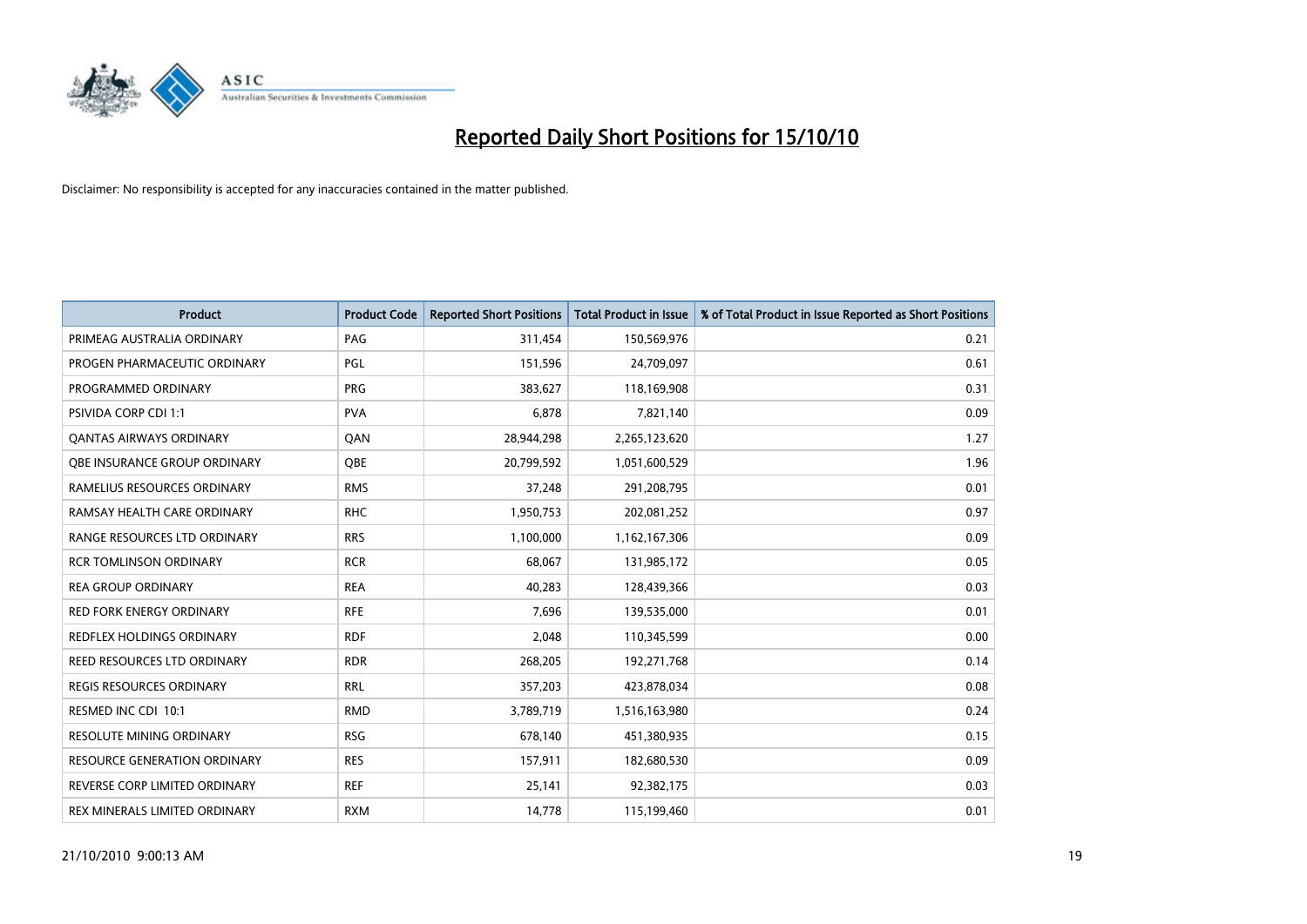

| <b>Product</b>                | <b>Product Code</b> | <b>Reported Short Positions</b> | Total Product in Issue | % of Total Product in Issue Reported as Short Positions |
|-------------------------------|---------------------|---------------------------------|------------------------|---------------------------------------------------------|
| <b>RHG LIMITED ORDINARY</b>   | <b>RHG</b>          | 13,020                          | 318,745,978            | 0.00                                                    |
| RIDLEY CORPORATION ORDINARY   | <b>RIC</b>          | 63,797                          | 307,817,071            | 0.02                                                    |
| RIO TINTO LIMITED ORDINARY    | <b>RIO</b>          | 22,468,595                      | 606,831,240            | 3.68                                                    |
| RIVERCITY MOTORWAY STAPLED    | <b>RCY</b>          | 299,192                         | 957,010,115            | 0.03                                                    |
| RIVERSDALE MINING ORDINARY    | <b>RIV</b>          | 466,693                         | 236,033,688            | 0.19                                                    |
| ROC OIL COMPANY ORDINARY      | <b>ROC</b>          | 4,823,788                       | 713,154,560            | 0.66                                                    |
| SAI GLOBAL LIMITED ORDINARY   | SAI                 | 32,691                          | 197,847,390            | 0.01                                                    |
| SALMAT LIMITED ORDINARY       | <b>SLM</b>          | 66,829                          | 159,134,483            | 0.04                                                    |
| SAMSON OIL & GAS LTD ORDINARY | SSN                 | 378,000                         | 1,663,929,592          | 0.02                                                    |
| SANDFIRE RESOURCES ORDINARY   | <b>SFR</b>          | 132,393                         | 131,734,760            | 0.09                                                    |
| <b>SANTOS LTD ORDINARY</b>    | <b>STO</b>          | 4,762,994                       | 834,019,875            | 0.55                                                    |
| SARACEN MINERAL ORDINARY      | <b>SAR</b>          | 174,567                         | 491,984,749            | 0.03                                                    |
| SEDGMAN LIMITED ORDINARY      | <b>SDM</b>          | 163,452                         | 207,997,898            | 0.07                                                    |
| SEEK LIMITED ORDINARY         | <b>SEK</b>          | 4,282,744                       | 336,584,488            | 1.26                                                    |
| SELECT HARVESTS ORDINARY      | SHV                 | 800                             | 55,667,043             | 0.00                                                    |
| SENETAS CORPORATION ORDINARY  | <b>SEN</b>          | 756,999                         | 461,522,263            | 0.16                                                    |
| SERVCORP LIMITED ORDINARY     | SRV                 | 104,655                         | 98,440,807             | 0.10                                                    |
| SERVICE STREAM ORDINARY       | <b>SSM</b>          | 344,663                         | 283,418,867            | 0.12                                                    |
| SEVEN GROUP HOLDINGS ORDINARY | <b>SVW</b>          | 435,040                         | 305,410,281            | 0.14                                                    |
| SIGMA PHARMACEUTICAL ORDINARY | SIP                 | 8,832,049                       | 1,178,626,572          | 0.74                                                    |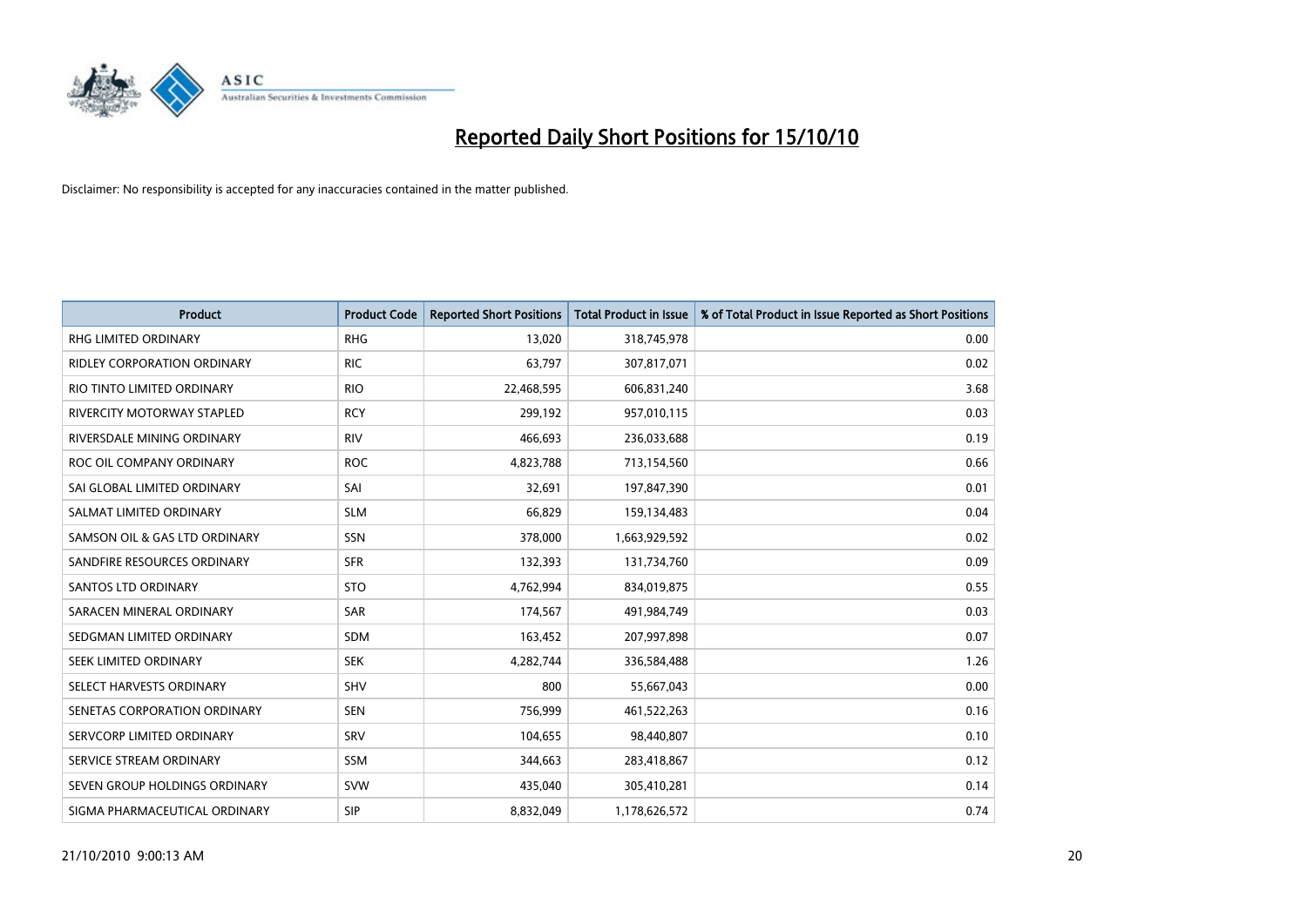

| <b>Product</b>                           | <b>Product Code</b> | <b>Reported Short Positions</b> | <b>Total Product in Issue</b> | % of Total Product in Issue Reported as Short Positions |
|------------------------------------------|---------------------|---------------------------------|-------------------------------|---------------------------------------------------------|
| SIHAYO GOLD LIMITED ORDINARY             | <b>SIH</b>          | 390,000                         | 557,017,808                   | 0.07                                                    |
| SILEX SYSTEMS ORDINARY                   | <b>SLX</b>          | 191,676                         | 149,506,391                   | 0.11                                                    |
| SILVER LAKE RESOURCE ORDINARY            | <b>SLR</b>          | 37,901                          | 178,757,838                   | 0.01                                                    |
| SIMS METAL MGMT LTD ORDINARY             | SGM                 | 2,815,544                       | 203,993,432                   | 1.40                                                    |
| SINGAPORE TELECOMM. CHESS DEPOSITARY INT | SGT                 | 4,003,140                       | 389,173,075                   | 1.02                                                    |
| SKILLED GROUP LTD ORDINARY               | <b>SKE</b>          | 92,123                          | 190,738,408                   | 0.04                                                    |
| SKY CITY ENTERTAIN, ORDINARY             | <b>SKC</b>          | 12,252,616                      | 575,114,687                   | 2.13                                                    |
| SKY NETWORK ORDINARY                     | <b>SKT</b>          | 1,269,140                       | 389,139,785                   | 0.33                                                    |
| SMS MANAGEMENT, ORDINARY                 | <b>SMX</b>          | 26,481                          | 67,661,358                    | 0.04                                                    |
| SONIC HEALTHCARE ORDINARY                | <b>SHL</b>          | 5,128,675                       | 388,429,875                   | 1.32                                                    |
| SOUL PATTINSON (W.H) ORDINARY            | SOL                 | 1,956                           | 238,640,580                   | 0.00                                                    |
| SP AUSNET STAPLED SECURITIES             | <b>SPN</b>          | 6,804,031                       | 2,748,353,504                 | 0.22                                                    |
| SPARK INFRASTRUCTURE STAPLED SECURITIES  | SKI                 | 24,999,839                      | 1,209,239,300                 | 2.07                                                    |
| SPDR 200 FUND ETF UNITS                  | <b>STW</b>          | 8                               | 57,328,081                    | 0.00                                                    |
| SPECIALTY FASHION ORDINARY               | <b>SFH</b>          | 1,645,903                       | 190,964,693                   | 0.87                                                    |
| SPOTLESS GROUP LTD ORDINARY              | SPT                 | 1,921,995                       | 261,070,153                   | 0.73                                                    |
| ST BARBARA LIMITED ORDINARY              | <b>SBM</b>          | 17,105,782                      | 1,953,668,407                 | 0.87                                                    |
| STAGING CONNECTIONS ORDINARY             | <b>STG</b>          | 2,917,189                       | 783,175,134                   | 0.37                                                    |
| STANMORE COAL LTD ORDINARY               | <b>SMR</b>          | 18,354                          | 61,196,609                    | 0.03                                                    |
| STH AMERICAN COR LTD ORDINARY            | SAY                 | 9,200                           | 233,651,371                   | 0.00                                                    |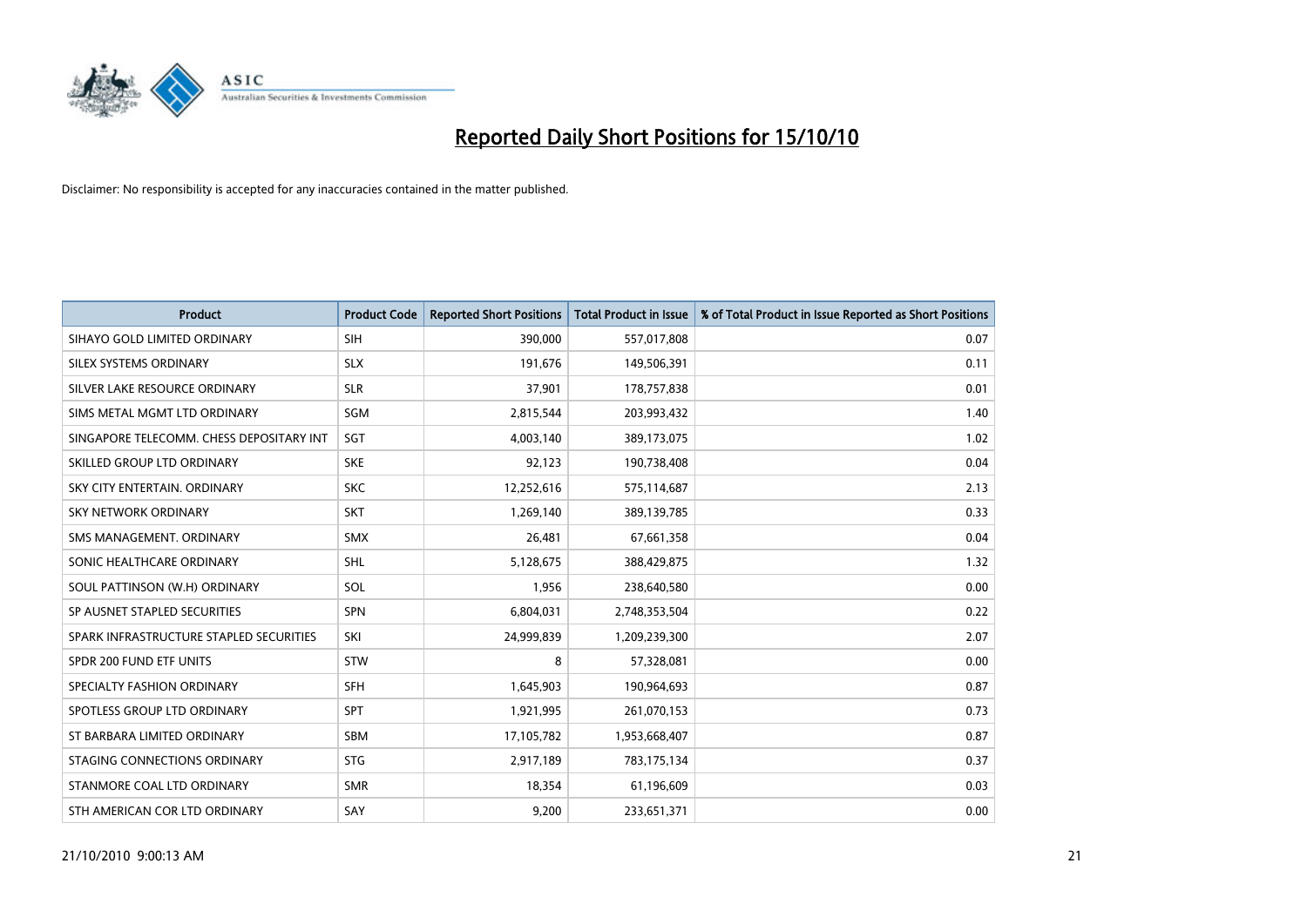

| <b>Product</b>                      | <b>Product Code</b> | <b>Reported Short Positions</b> | <b>Total Product in Issue</b> | % of Total Product in Issue Reported as Short Positions |
|-------------------------------------|---------------------|---------------------------------|-------------------------------|---------------------------------------------------------|
| STHN CROSS MEDIA ORDINARY           | <b>SXL</b>          | 83,381                          | 378,827,750                   | 0.02                                                    |
| STOCKLAND UNITS/ORD STAPLED         | <b>SGP</b>          | 12,485,824                      | 2,383,036,717                 | 0.50                                                    |
| STRAITS RESOURCES ORDINARY          | <b>SRL</b>          | 4,841,219                       | 255,203,613                   | 1.90                                                    |
| STW COMMUNICATIONS ORDINARY         | SGN                 | 221,232                         | 364,310,964                   | 0.06                                                    |
| SUNCORP-METWAY, ORDINARY            | <b>SUN</b>          | 5,046,468                       | 1,281,390,524                 | 0.39                                                    |
| SUNDANCE RESOURCES ORDINARY         | SDL                 | 14,910,578                      | 2,709,995,932                 | 0.54                                                    |
| SUNLAND GROUP LTD ORDINARY          | <b>SDG</b>          | 75,778                          | 251,107,692                   | 0.03                                                    |
| SUPER CHEAP AUTO GRP ORDINARY       | <b>SUL</b>          | 284,882                         | 128,702,619                   | 0.22                                                    |
| SWICK MINING ORDINARY               | <b>SWK</b>          | 1.548                           | 236,724,970                   | 0.00                                                    |
| SYMEX HOLDINGS ORDINARY             | <b>SYM</b>          | 6,633                           | 125,037,628                   | 0.01                                                    |
| TABCORP HOLDINGS LTD ORDINARY       | <b>TAH</b>          | 6,940,673                       | 616,489,466                   | 1.10                                                    |
| <b>TALENT2 INTERNATION ORDINARY</b> | <b>TWO</b>          | 7                               | 141,271,875                   | 0.00                                                    |
| TAP OIL LIMITED ORDINARY            | <b>TAP</b>          | 13,802                          | 156,485,921                   | 0.01                                                    |
| TASSAL GROUP LIMITED ORDINARY       | <b>TGR</b>          | 3,077,891                       | 146,304,404                   | 2.09                                                    |
| <b>TATTS GROUP LTD ORDINARY</b>     | <b>TTS</b>          | 7,193,855                       | 1,300,888,465                 | 0.54                                                    |
| TELECOM CORPORATION ORDINARY        | <b>TEL</b>          | 31,712,173                      | 1,924,367,932                 | 1.63                                                    |
| TELSTRA CORPORATION. ORDINARY       | <b>TLS</b>          | 11,164,757                      | 12,443,074,357                | 0.09                                                    |
| TEN NETWORK HOLDINGS ORDINARY       | <b>TEN</b>          | 2,429,724                       | 1,045,236,720                 | 0.24                                                    |
| TFS CORPORATION LTD ORDINARY        | <b>TFC</b>          | 63,054                          | 227,360,909                   | 0.02                                                    |
| THE REJECT SHOP ORDINARY            | <b>TRS</b>          | 27,961                          | 26,033,570                    | 0.10                                                    |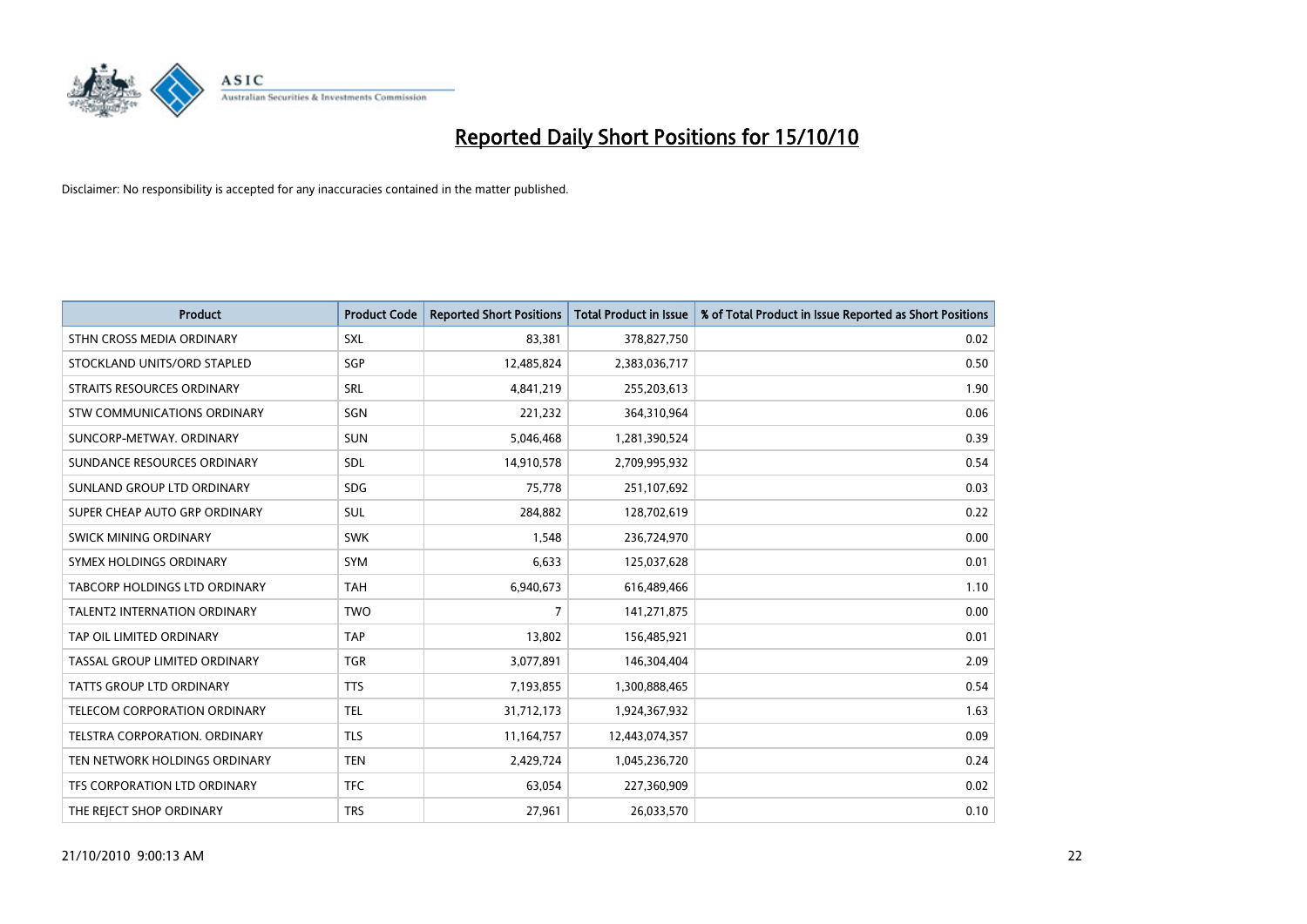

| <b>Product</b>                          | <b>Product Code</b> | <b>Reported Short Positions</b> | <b>Total Product in Issue</b> | % of Total Product in Issue Reported as Short Positions |
|-----------------------------------------|---------------------|---------------------------------|-------------------------------|---------------------------------------------------------|
| THOR MINING PLC CHESS DEPOSITARY        | <b>THR</b>          | 2,307                           | 239,814,715                   | 0.00                                                    |
| THORN GROUP LIMITED ORDINARY            | <b>TGA</b>          | 2,361                           | 129,459,770                   | 0.00                                                    |
| TIMBERCORP LIMITED ORDINARY             | <b>TIM</b>          | 90.075                          | 352,071,429                   | 0.02                                                    |
| TISHMAN SPEYER UNITS                    | <b>TSO</b>          | 70,783                          | 338,440,904                   | 0.02                                                    |
| TNG LIMITED ORDINARY                    | <b>TNG</b>          | 4,321                           | 258,055,076                   | 0.00                                                    |
| TOLL HOLDINGS LTD ORDINARY              | <b>TOL</b>          | 18,441,299                      | 702,867,609                   | 2.62                                                    |
| TORO ENERGY LIMITED ORDINARY            | <b>TOE</b>          | 35,404                          | 964,936,676                   | 0.00                                                    |
| <b>TOWER AUSTRALIA ORDINARY</b>         | <b>TAL</b>          | 1,366,161                       | 415,928,881                   | 0.33                                                    |
| <b>TOWER LIMITED ORDINARY</b>           | <b>TWR</b>          | 689,519                         | 260,631,787                   | 0.26                                                    |
| TOX FREE SOLUTIONS ORDINARY             | <b>TOX</b>          | 101,667                         | 91,765,500                    | 0.10                                                    |
| TPG TELECOM LIMITED ORDINARY            | <b>TPM</b>          | 1,146,969                       | 767,849,104                   | 0.14                                                    |
| TRANSFIELD SERV INFR STAPLED SECURITIES | <b>TSI</b>          | 249,968                         | 434,862,971                   | 0.06                                                    |
| TRANSFIELD SERVICES ORDINARY            | <b>TSE</b>          | 2,586,396                       | 441,350,229                   | 0.58                                                    |
| TRANSPACIFIC INDUST, ORDINARY           | <b>TPI</b>          | 14,675,220                      | 960,638,735                   | 1.52                                                    |
| TRANSURBAN GROUP TRIPLE STAPLED SEC.    | <b>TCL</b>          | 7,360,283                       | 1,441,290,633                 | 0.50                                                    |
| TREASURY GROUP ORDINARY                 | <b>TRG</b>          | 180                             | 23,070,755                    | 0.00                                                    |
| TRINITY GROUP STAPLED SECURITIES        | <b>TCQ</b>          | 3,419                           | 231,701,539                   | 0.00                                                    |
| TROY RESOURCES NL ORDINARY              | <b>TRY</b>          | 66,016                          | 87,474,323                    | 0.08                                                    |
| <b>UGL LIMITED ORDINARY</b>             | UGL                 | 4,797,053                       | 166,028,705                   | 2.86                                                    |
| UNILIFE CORPORATION CDI 6:1             | <b>UNS</b>          | 61,505                          | 241,158,714                   | 0.02                                                    |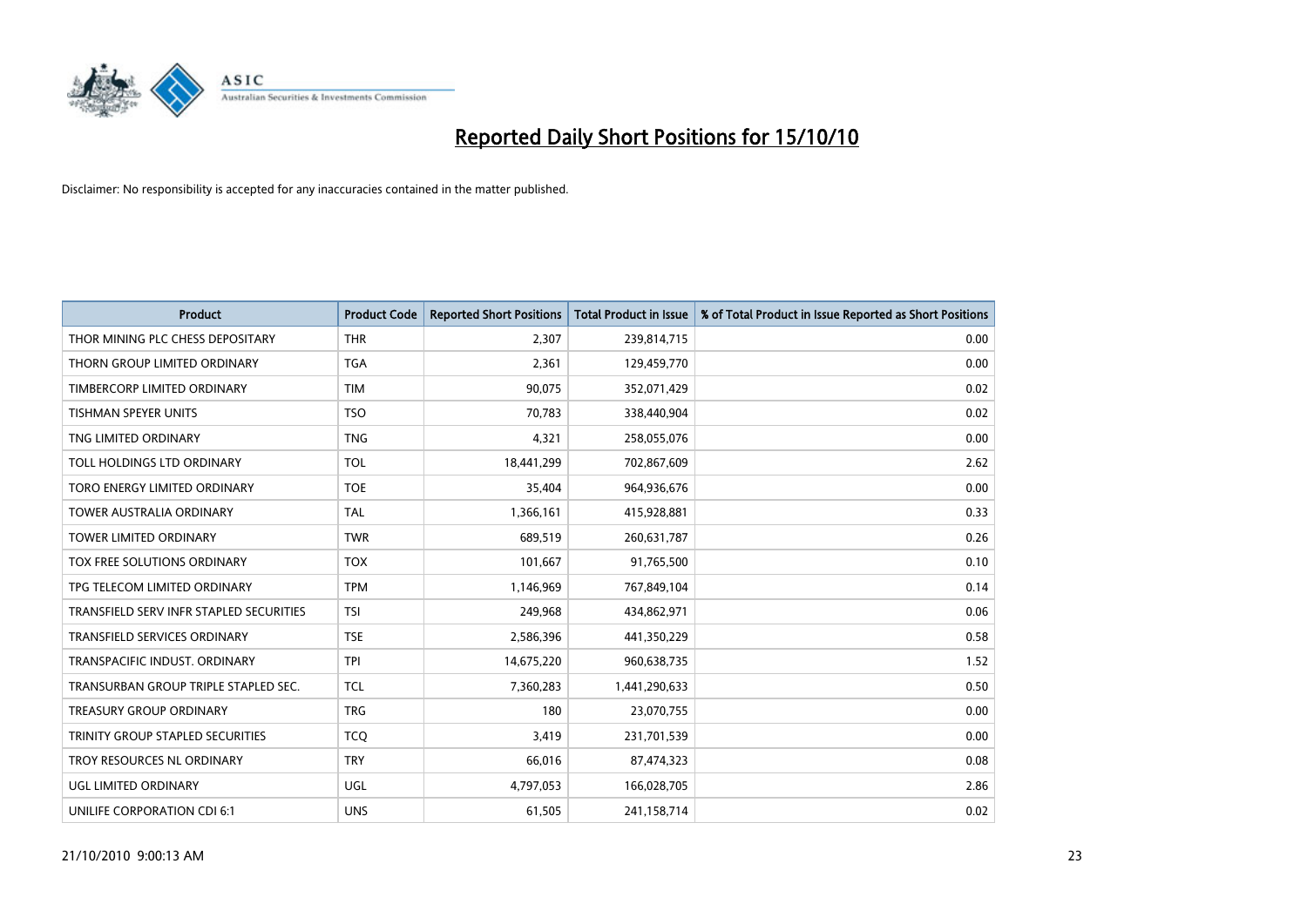

| <b>Product</b>                            | <b>Product Code</b> | <b>Reported Short Positions</b> | <b>Total Product in Issue</b> | % of Total Product in Issue Reported as Short Positions |
|-------------------------------------------|---------------------|---------------------------------|-------------------------------|---------------------------------------------------------|
| <b>UXC LIMITED ORDINARY</b>               | <b>UXC</b>          | 678,611                         | 305,789,718                   | 0.22                                                    |
| VALAD PROPERTY GROUP STAPLED US PROHIBIT. | <b>VPG</b>          | 4,102,300                       | 2,302,129,263                 | 0.17                                                    |
| <b>VDM GROUP LIMITED ORDINARY</b>         | <b>VMG</b>          | 11,116                          | 195,613,088                   | 0.01                                                    |
| <b>VENTURE MINERALS ORDINARY</b>          | <b>VMS</b>          | 6,500                           | 192,663,334                   | 0.00                                                    |
| VILLAGE ROADSHOW LTD 'A' CLASS PREFERENCE | <b>VRLPA</b>        | 2                               | 52,235,451                    | 0.00                                                    |
| <b>VIRGIN BLUE HOLDINGS ORDINARY</b>      | <b>VBA</b>          | 22,078,399                      | 2,209,126,568                 | 1.01                                                    |
| <b>VISION GROUP HLDGS ORDINARY</b>        | <b>VGH</b>          | 78.000                          | 72,671,765                    | 0.11                                                    |
| <b>VITA GROUP LTD ORDINARY</b>            | <b>VTG</b>          | 75,190                          | 142,499,800                   | 0.05                                                    |
| VITERRA INC CDI 1:1                       | <b>VTA</b>          | 148,359                         | 68,629,939                    | 0.21                                                    |
| <b>WAREHOUSE GROUP ORDINARY</b>           | <b>WHS</b>          | 302,724                         | 311,195,868                   | 0.10                                                    |
| <b>WATPAC LIMITED ORDINARY</b>            | <b>WTP</b>          | 7,535                           | 183,341,382                   | 0.00                                                    |
| <b>WDS LIMITED ORDINARY</b>               | <b>WDS</b>          | 23,203                          | 143,107,458                   | 0.02                                                    |
| WEBIET LIMITED ORDINARY                   | <b>WEB</b>          | 111,568                         | 77,061,278                    | 0.15                                                    |
| <b>WESFARMERS LIMITED ORDINARY</b>        | <b>WES</b>          | 21,321,599                      | 1,005,175,944                 | 2.11                                                    |
| WESFARMERS LIMITED PARTIALLY PROTECTED    | <b>WESN</b>         | 599,613                         | 151,896,218                   | 0.37                                                    |
| WEST AUSTRALIAN NEWS ORDINARY             | <b>WAN</b>          | 7,258,840                       | 219,668,970                   | 3.31                                                    |
| WESTERN AREAS NL ORDINARY                 | <b>WSA</b>          | 8,148,316                       | 179,735,899                   | 4.52                                                    |
| WESTERN DESERT RES. ORDINARY              | <b>WDR</b>          | 948                             | 134,511,656                   | 0.00                                                    |
| WESTFIELD GROUP ORD/UNIT STAPLED SEC      | <b>WDC</b>          | 9,730,217                       | 2,307,773,663                 | 0.42                                                    |
| WESTPAC BANKING CORP ORDINARY             | <b>WBC</b>          | 17.807.879                      | 2,989,274,703                 | 0.58                                                    |